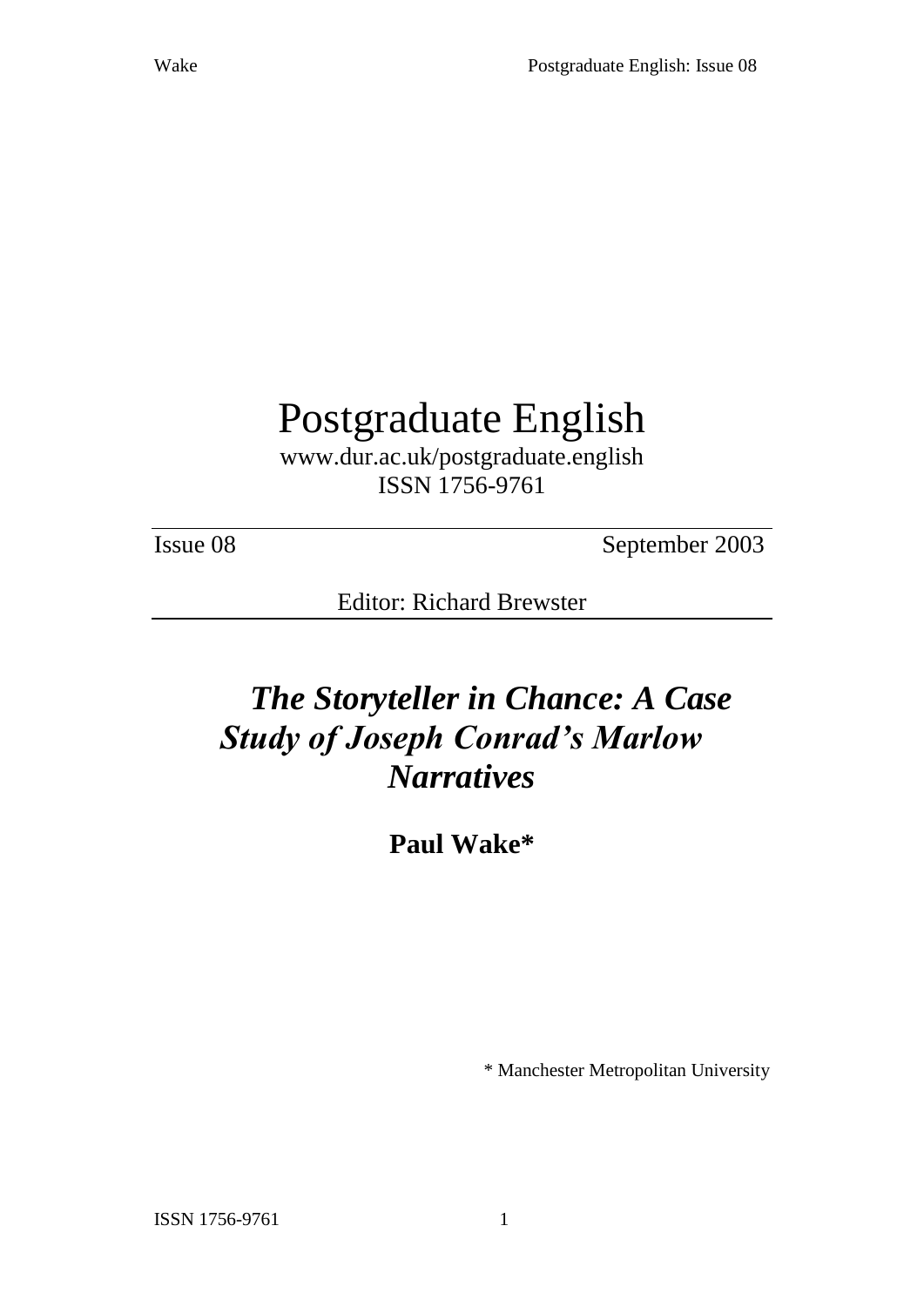## **The Storyteller in Chance: A Case Study of Joseph Conrad's Marlow Narratives**

### *Paul Wake*

*Manchester Metropolitan University*

#### Postgraduate English, Issue 08, September 2003

Charlie Marlow, whose given name we hear on only two occasions, is one of the most celebrated of Joseph Conrad's creations. Narrator and character in four texts, "Youth", Heart of Darkness, Lord Jim and Chance, he has often been regarded as Conrad's autobiographical alter-ego. The aim of this article is to examine the narrative structure of Conrad's Marlow texts with relation to the oral tradition of storytelling as it is described in Walter Benjamin's essay "The Storyteller". This will be undertaken with specific reference to Chance. The implications of this narrative technique will then be further examined with reference to the readings of death offered by Martin Heidegger, Jacques Derrida and Maurice Blanchot.

As I will examine with reference to Chance, Marlow plays a complex part in Conrad's fiction. The nature of his role is neatly summed up by Wayne C. Booth who asks:

Is Heart of Darkness the story of Kurtz or the story of Marlow's experience of Kurtz? Was Marlow invented as a rhetorical device for heightening the meaning of Kurtz's moral collapse, or was Kurtz invented in order to provide Marlow with the centre of his experience in the Congo? Again a seamless web, and we tell ourselves that the oldfashioned question "Who is the protagonist?" is a meaningless one. (Booth 346)

Meaningless or not, the designation of Marlow as a character or narrator, or as both, has been the subject of much critical debate. Pierre Vitoux, in "Marlow the Changing Narrator", emphasises the narrating act, arguing that Marlow "is part of the tale not as a character in it, but as the narrator of it, merging into his role"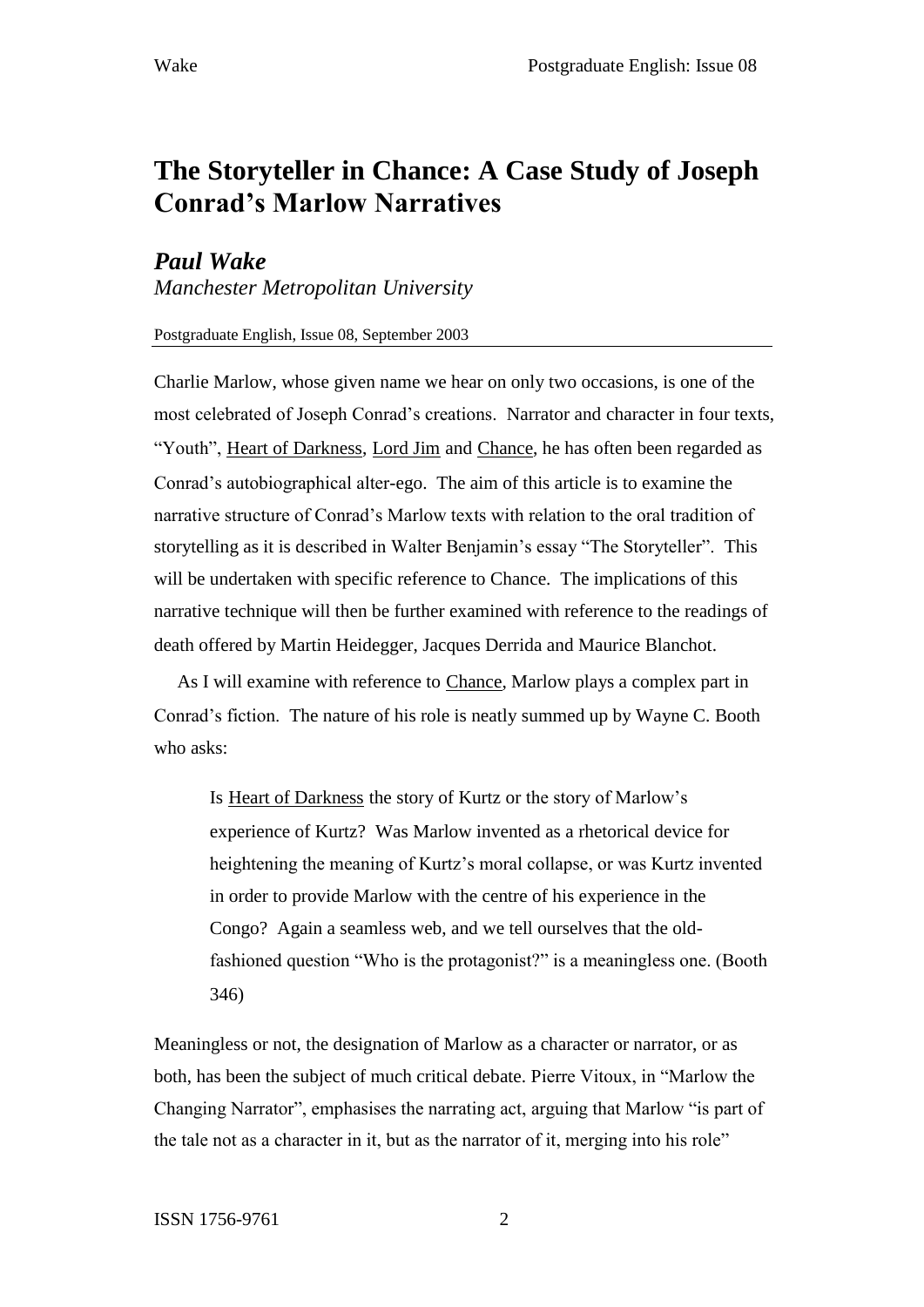(94). In contrast, Alan Warren Friedman's "Conrad's Picaresque Narrator", reads the four Marlow texts together and argues that Marlow should be read as the character central to the quartet: "Read as a unit, Conrad's Marlovian fictions [. . .] differ markedly from what they are in isolation. In the four works taken together, Marlow himself becomes the moving centre of an episodic, larger fiction in which characters and incidents spin off and revolve around him" (8). Despite their apparent polarity these two readings of Marlow are not mutually exclusive; rather it is possible to situate Marlow in either position, as narrator or character, or as occupying both positions simultaneously within a single text. It is the dual nature of Marlow, which results from the structure of the texts, that prompts Booth's rejection of the over-simplistic, and often reductive, question, "who is the protagonist?" and it is this dual nature that makes the texts in which he appears so rewarding to narratological study.

Frederick R. Karl remarks "Chance is, for all its trappings, thematically one of Conrad's most straightforward novels" (242). 1 Its story (here as elsewhere I am using Gérard Genette's terminology) is certainly straightforward. Flora is the daughter of the disgraced financier Mr de Barral who, at the start of the story, has been jailed for fraud. The destitute young woman subsequently elopes with Captain Anthony, the brother of one of her protectors, the feminist Mrs Fyne. At the behest of his wife, Mr Fyne attempts to intervene in the marriage and as a result Captain Anthony comes to believe that Flora does not love him whilst Flora remains under the impression, gained during a painful childhood, that no-one could possibly love her. At this point, Flora's father is released from prison and joins the couple aboard the Ferndale, and for a time there is an atmosphere of despair as the young couple retreat into their own worlds of isolation and depression. Events come to a head when Mr de Barral attempts to poison Captain Anthony and, when this fails, drinks the poison himself and dies. Freed from the shadow of de Barral Flora and Captain Anthony discover their love for one another and live happily together until the time of Captain Anthony's death in a shipping accident six years later.

Despite its relatively straightforward story Chance is an extremely complex text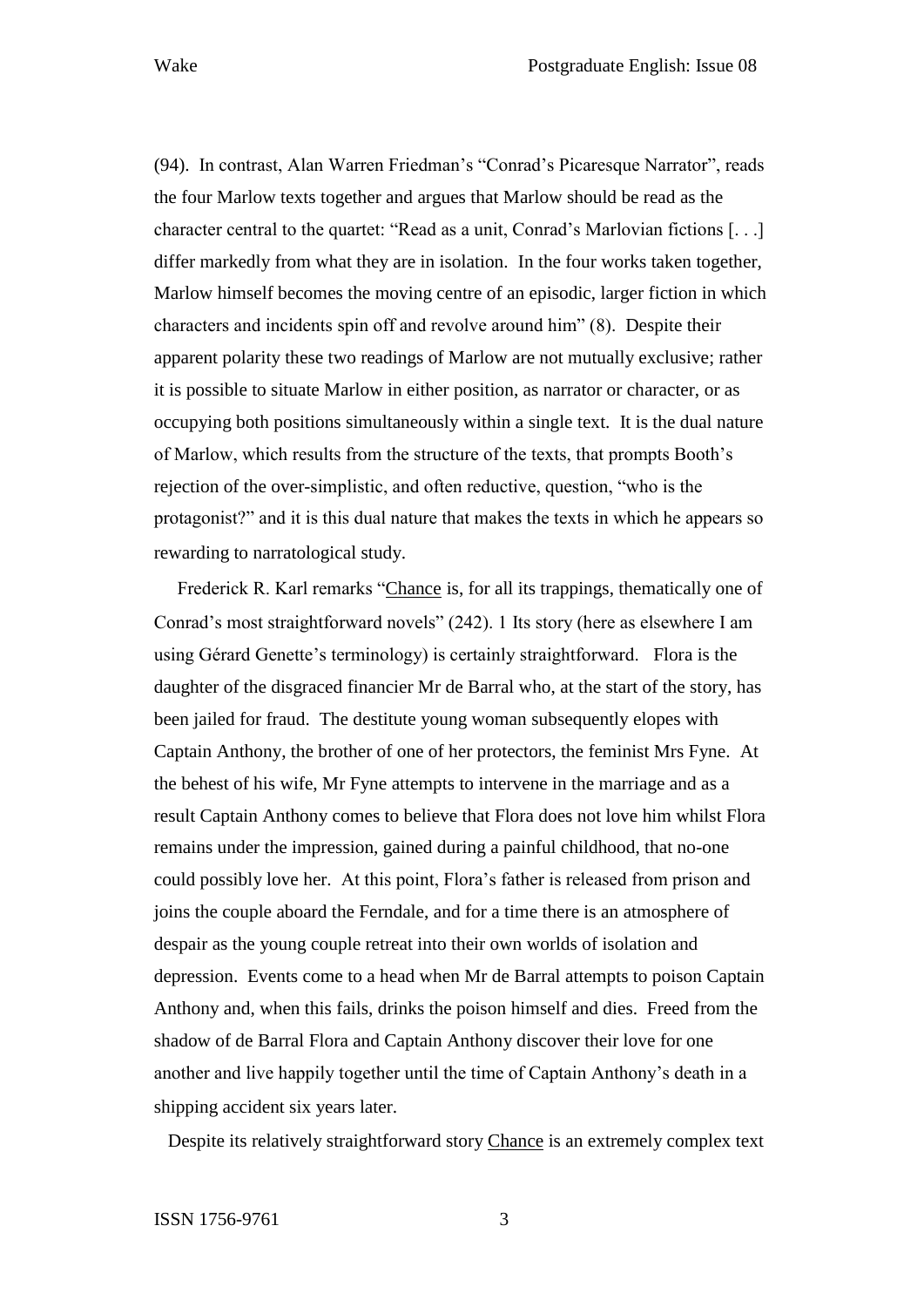and there is, perhaps, a certain disingenuousness in Marlow's remark that "The means don't concern you except in so far as they belong to the story" (Chance 326). The apparent mismatch of subject matter with technique has attracted a great deal of critical interest and generally negative comment. The majority of this comment comes from critics who would agree with Marlow about the primacy of story over narration. The Oxford Reader's Companion to Conradsummarises one of the questions many critics address when considering Chance: "Does such an apparently melodramatic and highly contrived romantic situation deserve to be treated with so much effort and attention, or is the novel merely an exercise in technique for its own sake?" (Knowles and Moore 60). Voicing just such concerns, Robert Lynd wrote in the Daily Mail (15 January 1914): "if Mr. Conrad had chosen to introduce us to his characters in the ordinary way, he could have told us their story in about 200 pages instead of the 406 pages of the present book" (Conrad, Chance 457). Jocelyn Baines concludes, "there are only rare occasions when anything is gained from this cumbersome method of presentation" (382). Similarly Karl responds, "the vast scaffolding of method is perhaps more distracting than edifying, more detrimental than constructive" (242). Karl's comment deserves consideration as it can be seen as being at once justified and unnecessarily pejorative. Karl sees Conrad's method as both distracting from, and detrimental to, the "story" and in a sense this is true. Flora's story is repeatedly buried beneath the weight of voices that, whilst purporting to tell it, more often than not simply talk about telling it. However, for any study that concerns itself with the primacy of narrative, Conrad's method is both edifying and constructive because it directs attention away from the story towards the "scaffolding of method" that is its narrative technique and, if my reading is accepted, a story in itself. This second story, a story of narration, is to my mind far more compelling than the stock romance plot of Flora de Barral. For readers unfamiliar with Chance a brief survey of its structure may prove helpful in illustrating the extent of its vast scaffolding of method.

Chance bears the subtitle "A Tale in two Parts" and correspondingly the novel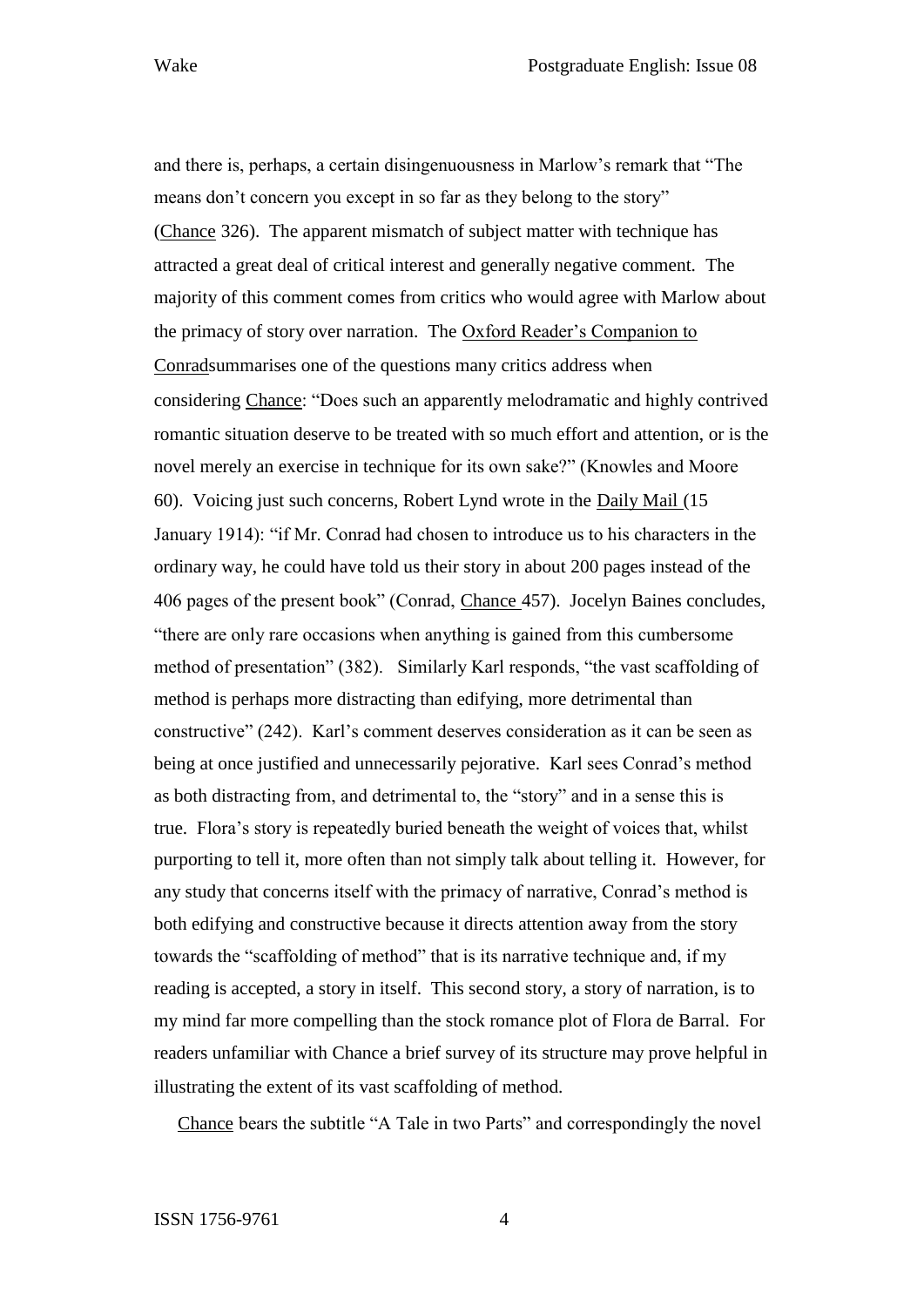is divided into two sections: "The Damsel" and "The Knight". As with Conrad's other Marlow narratives this story is presented by an unnamed narrator who presents Marlow's oral narrative in readable form, including in his narrative the scene of its original transmission. Like Lord Jim, Chance contains the narratives of several other characters but employs the frame narrator to a larger extent, commenting extensively on both Flora's story and Marlow's narration. Uniquely, in Chance two narrators are introduced: Marlow and Charles Powell. In the first chapter Powell delivers a second-level narrative about his early days as a sailor. The significance of Powell's story lies in the effect it has on Marlow, who shortly begins his own second-level narrative about a character mentioned in Powell's story: Captain Anthony. This narrative is introduced in the same way as Powell's: it is initially recounted by the first narrator before, after a few pages, he yields, at least partially, to Marlow. Marlow's narrative is homodiegetic (he appears as a minor character in the story) and narritized (there is little attempt at verisimilitude by the way of minimising the evidence of the narrating act). Marlow's narritized narrative contrasts with the first narrator's reported narrative (his narrative pretends to reproduce Marlow's narrative accurately without drawing attention to its own status as narrative). What links the two narrative levels is that, like Marlow in the second-level, the first narrator is also homodiegetic, frequently appearing in his narrative as a character that interacts with Marlow, but only in this first-level narrative. To be able to say this is to identify two stories in Chance, the story of Flora *and* the story of transmission enacted variously at the "river-side inn" and in the first narrator's "rooms" (3, 257). In the second section of the novel, "The Knight", the first narrator reproduces Marlow's continuation of the tale taken from a later time of telling. In this section, pieced together by Marlow from his discussions with Powell, Marlow is absent as a character and so the narrative would be classed as autodiegetic, the only such section in any of the Marlow texts. This is significant in that the narrative is a reproduction of an earlier reproduction. The first narrator reproduces, in this second half of Chance, Marlow's narrative, which is itself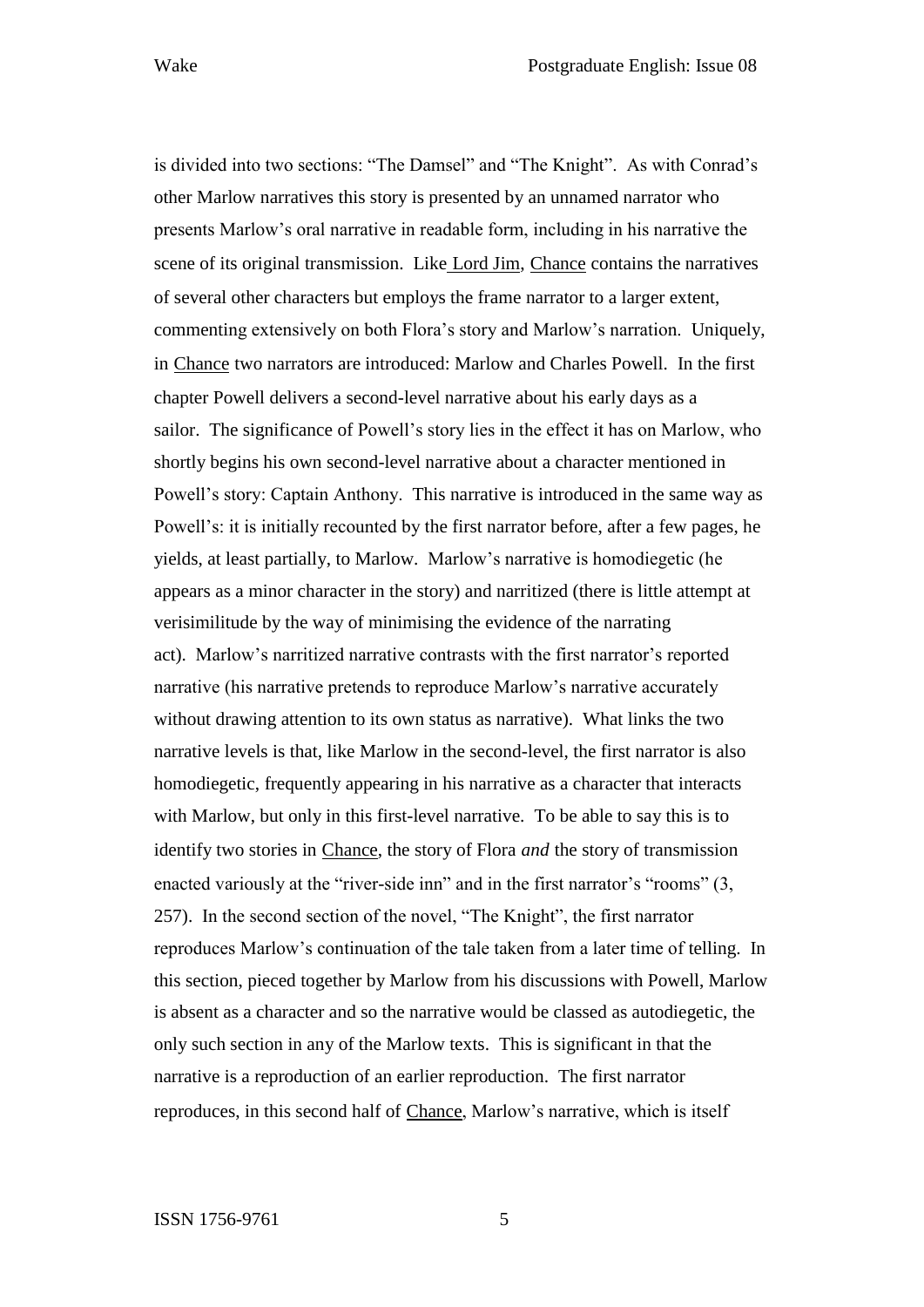taken from the story told by Powell. Thus the second section of the novel has three levels of narrative which might be diagrammed:

First narrator's narrative [Marlow's narrative [Powell's narrative

Flora's story is then concluded in a rather perfunctory style when Marlow rejoins it as a character to arrange the marriage between Powell and Flora.

What should be evident from the description above is that whilst Flora's story may be simple, the narrative structure of Chance greatly complicates that story with the addition of a second-level story – that of its subsequent narration and reception. Recalling Marlow's dismissal of the "means" in favour of "story" a close reading of the novel's narrative structure reveals the distinction between these two elements of narrative to be problematic. Or rather, what is at one point the means can be at another the story and Marlow is at once a creator of, and the subject of, narrative. There is a certain irony in the fact that when Marlow is described as "nearly invisible" it is at this very moment that he appears to the reader (Conrad, Chance 359). Similar moments occur in Heart of Darkness where he is described as "sitting apart [. . .] no more than a voice", "sat apart, indistinct and silent" (Conrad 58, 121). At these points of apparent disappearance Marlow appears as a character, as a narrator and as the physical embodiment of narrative technique. At such moments, which tend to occur when the story reaches a point of particular significance (here in Chance Mr de Barral has just discovered that Flora is married) there is an incongruous emphasis on Marlow's narration, the competing story. To identify these two stories as the "two parts" of Chance might be a more productive reading of the novel's subtitle than the more obvious division of the text into its two sections: "The Damsel" and "The Knight".

Conrad's complex narratives clearly resist the formal constraints implied by terminology such as that set out by Genette, or at least they make it clear that narratives and narrators can occupy more than one position within a single text. Within the narrative of the first narrator Marlow is a character of the diegesis. It is as a character of this story that Marlow provides a second narrative;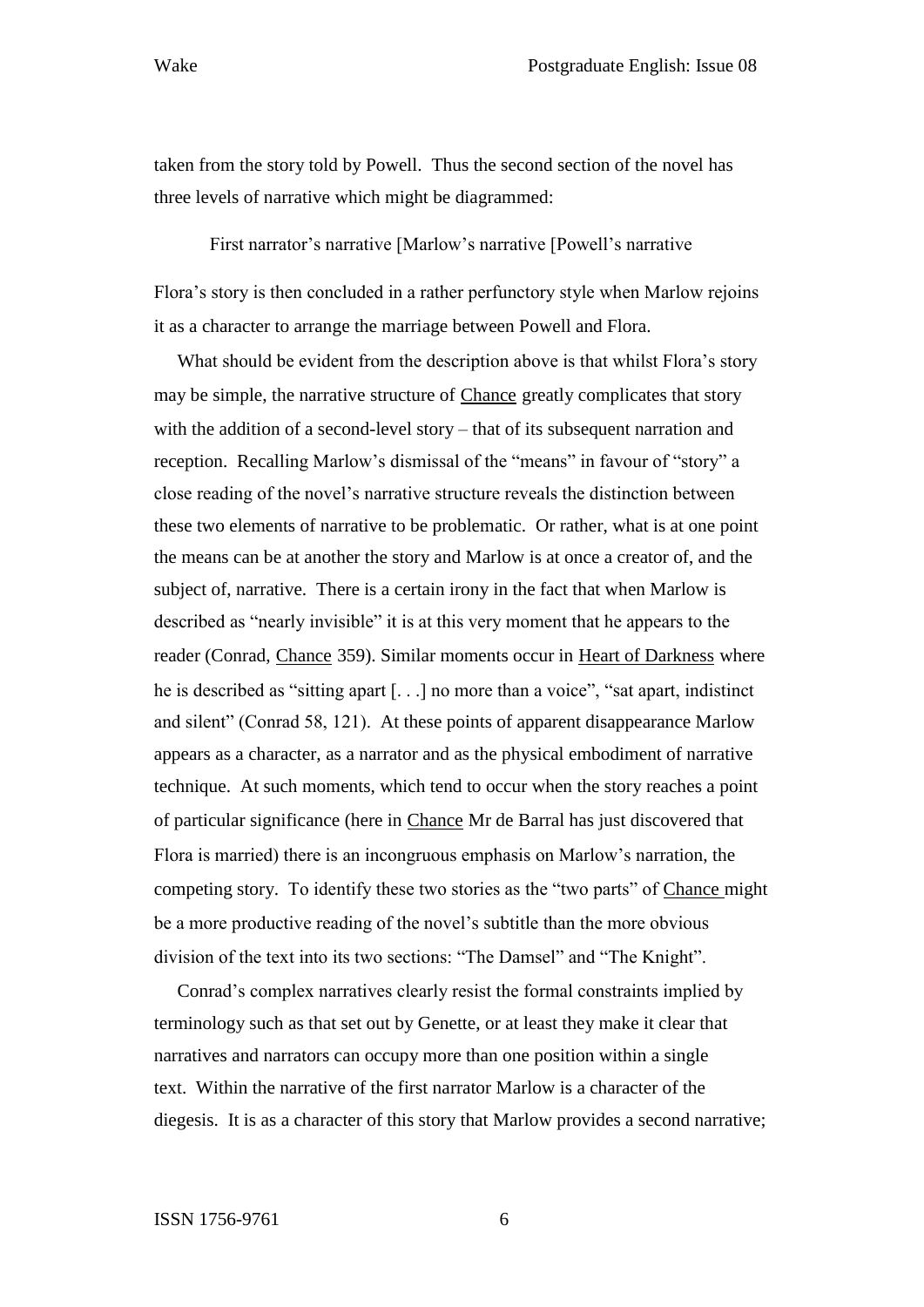a metanarrative with its own metadiegesis: this is Flora's story. This is the case made by Friedman: his reading emphasises Marlow's story, situating him primarily as a character of his own metadiegesis. On the other hand, if Marlow's acts as a character of the diegesis are emphasised over the story he relates, then it is easy to situate Marlow as a character and this is the line Vitoux pursues. The contrasting readings offered by Vitoux and Friedman make it clear that in texts with several narrative layers emphasising certain elements over others can result in radically different interpretations. However, neither critic undertakes to situate Marlow as a character of the first narrator's narrative in a story that is about narration.

The primary concern in the remainder of this paper will be with the relation between narrating and story. This is the relation between the events recounted in the texts, the story, and the telling of these events by Marlow and his first narrator, the narrating. The question I wish to ask is what happens when narrating becomes story? In order to study the implications of the curious narrative of Chance, where narrating becomes story, I intend to begin by considering it with reference to some of the comments made about oral narrative by Benjamin in "The Storyteller". This move is made in the awareness that Chance is not an oral narrative (although it purports to repeat one) and secondly that the storytellers of the oral tradition that Benjamin discusses are not, in fact, confined to the oral mode. Notably, Benjamin finds "the incomparable aura about the storyteller, in Leskov as in Hauff, in Poe as in Stevenson" all of who produced written texts (107). It becomes clear that Benjamin uses his discussion of oral storytelling as a way of approaching written narrative, a realisation that recalls Marie Maclean's claim that the study of narrative has "convinced so many distinguished theorists of the genre (Propp, Todorov, Brémond, Prince, Greimas), that the basic problems of narrative can, in the first instance, be better understood in relation to oral narration" (1). This claim will be expanded towards the end of the paper when I will explore further the meaning Benjamin gives to the term "storyteller".

It should be recalled that each of the Marlow texts is presented as a written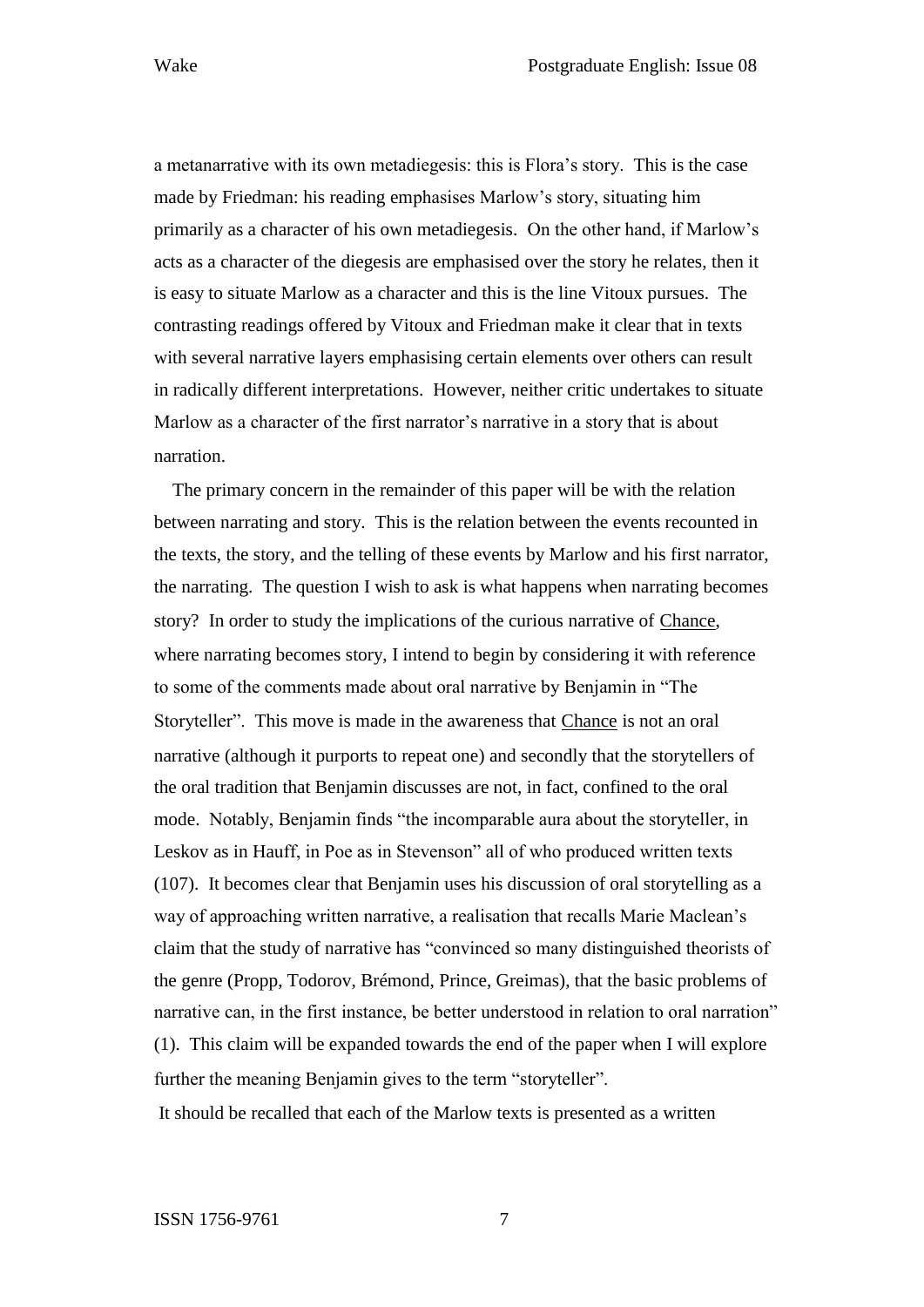account of the reception of an earlier oral narrative. Marlow is a narrator in the oral tradition whose listeners come to expect a story; he has, according to the narrator of Heart of Darkness, a "propensity to spin yarns" (Conrad 30). My intention is to begin this section by looking briefly at the ways in which Marlow conforms to Benjamin's definition of a storyteller before looking at the more problematic aspects of his definition as it relates to what Benjamin calls the wisdom of death.

Benjamin associates storytelling proper with the artisan class and, as sailors, both Marlow and Conrad resemble his idealised storyteller perfectly, "peasants and seamen were past masters of storytelling" (85). Marlow's technique fits well with Benjamin as he continues his description of the tradition, "Storytellers tend to begin their story with a presentation of the circumstances in which they themselves have learned what is to follow" (91). This recalls Marlow's presentation of his information gathering in Chance, which can at times appear to be a series of interviews with the principal characters. This description also encompasses the narrative of the first narrator whose written narrative always follows the same pattern, beginning by introducing the scene in which he first heard the story he later commits to paper.

These details are almost incidental to what Benjamin views as the central feature of storytelling. The key to storytelling is to be found in the transmission of stories from one narrator to another and the repetition of this process. "[S]torytelling" writes Benjamin, "is always the art of repeating stories" (90). If Marlow, as he appears in the four novels, has one defining characteristic it might be this: he is clearly a character who likes to tell stories. There is almost an audible groan when, in Heart of Darkness, the narrator says, "we knew we were fated, before the ebb began to run, to hear about one of Marlow's inconclusive experiences" (Conrad 32). Similarly there is a certain sense of good natured weariness when the narrator of Lord Jim remarks, "And later on, many times, in distant parts of the world, Marlow showed himself willing to remember Jim, to remember him at length, in detail and audibly" (Conrad 67). It is not the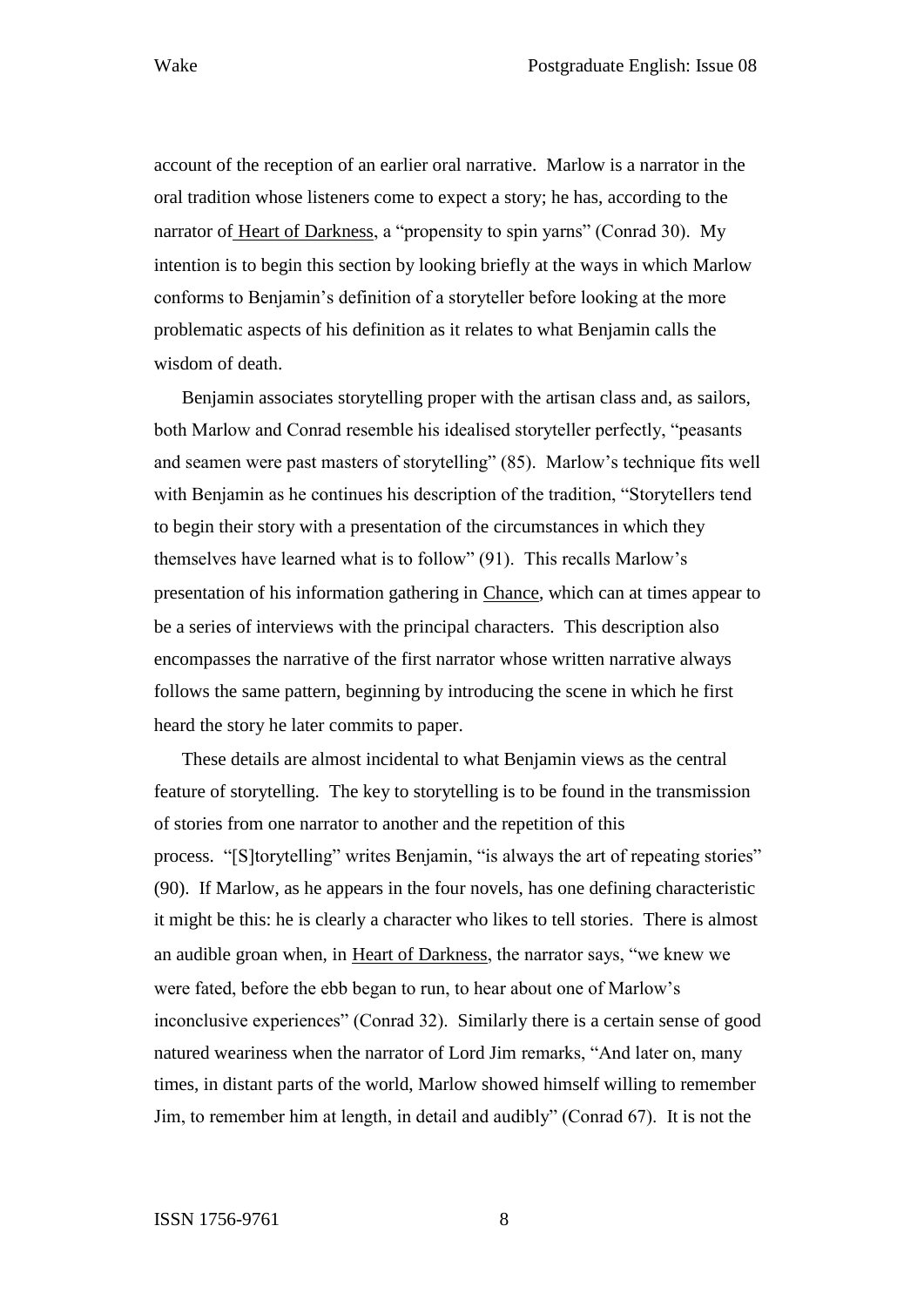repetition of story by the same storyteller that is significant so much as its transmission to another storyteller: "The storyteller takes what he tells from experience – his own or that reported by others. And he in turn makes it the experience of those who are listening to his tale" (Benjamin 87). Up to this point I have made little mention of the anonymous narrator who recounts Marlow's story, but, like Marlow, he is a seaman and, again like Marlow, he continues the telling of tales that he has heard, effectively performing the same act as Marlow at a higher narrative level. What is clear in Chance is that a large number of voices present Flora's story and, as I have suggested, the narrating of that story is a story in itself. Benjamin's claim that "the perfect narrative is revealed through the layers of a variety of retellings" could find few better examples than those provided by Conrad which, employing numerous narrative layers, clearly display the marks of their retelling (92). The key to storytelling is to be found in the transmission of stories from one narrator to another and the repetition of this process. It is the presentation of this process of transmission as the first-level story that connects Chance, and indeed the other Marlow narratives, so clearly to Benjamin's essay.

This emphasis on the transmission of the story, Genette's narrating, is the defining feature of the storyteller for Benjamin, and it is this that he claims distinguishes oral narrative from written narrative. The contrast he draws between oral storytelling and the novel is directly comparable to the contrast drawn by the narrator of Heart of Darkness between the "yarns of seamen" which have a "direct simplicity, the whole meaning of which lies within the shell of a cracked nut" and the narrative technique of Marlow for whom, "the meaning of an episode was not inside like a kernel but outside, enveloping the tale which bought it out only as a glow brings out a haze, in the likeness of one of these misty halos that are sometimes made visible by the spectral illumination of moonshine" (Conrad 30). Understood in narratalogical terms Marlow's words suggest that meaning will be found not in the story so much as in that which surrounds it, in the narrating act. According to Benjamin the very nature of the printed text as a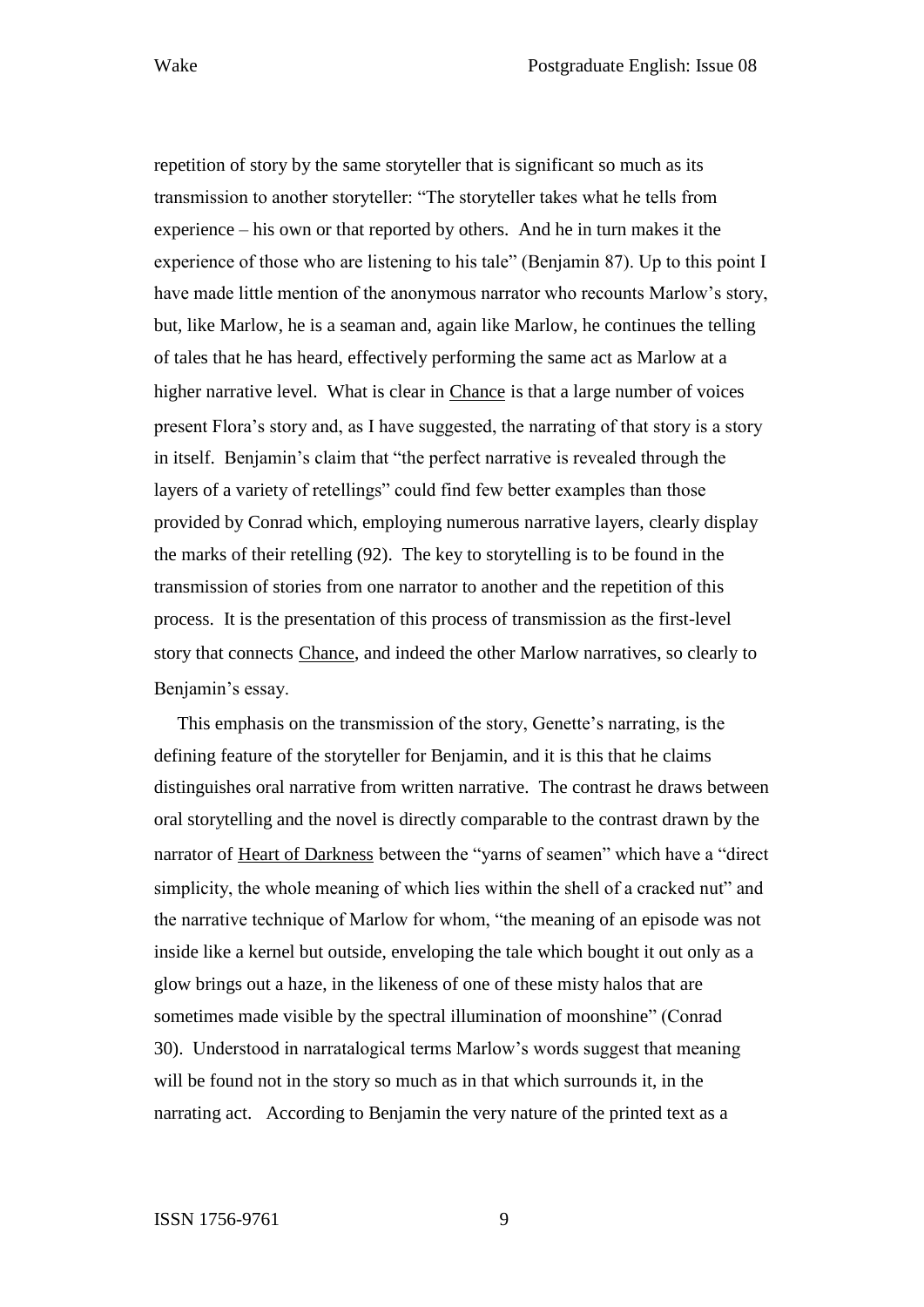finite object, which he regards as being self-contained like the story within the nut of Conrad's analogy, ensures that both writer and reader must exist in solitude, at a remove from one another. This is in contrast to oral narrative where storytelling is defined by its relational aspect. It clear that this is what distinguishes Benjamin's storyteller from the novelist, but the question that this poses is what does it mean to say that the novelist is "isolated"?

In distinguishing between the storyteller and the novelist Benjamin outlines the historical factors that have contributed to the decline of storytelling. These include not only the rise of the novel (which is identified as a symptom rather than a cause), but also the decline of the artisan class and a move towards "information", noting that "it is half the art of storytelling to keep a story free from explanation as one reproduces it" (89). By "information" Benjamin is referring to the presentation of events in a pre-interpreted form, typified by newspaper and television reporting. This point is important and I will return to it later in my reading of Chance. It is in these historical and social factors that "The Storyteller" most clearly reveals what have been identified as the Marxist theory behind much of Benjamin's work. More significant than these factors, however, is the idea that "in the general consciousness the thought of death has declined in omnipresence and vividness" (Benjamin 93). This changing relation to death is central to Benjamin's essay for it bears on the possibility of the transmission of narration, and access to what Benjamin terms variously the "authority" or "wisdom" of death is central to his understanding of narrative. Accordingly, in order to properly interpret Benjamin it is necessary to understand the significance he attaches to death.

In his use of the term death Benjamin would fall prey to the same criticisms that Derrida levels at Philippe Ariès in Aporias, namely that he assumes an empirical knowledge of what "death" means: "The question of the meaning of death and of the word 'death,' the question 'What is death in general?' or 'What is the experience of death?' and the question of knowing *if* death 'is' - and *what* death 'is' - all remain radically absent *as questions*" (Derrida 25). Nonetheless it is on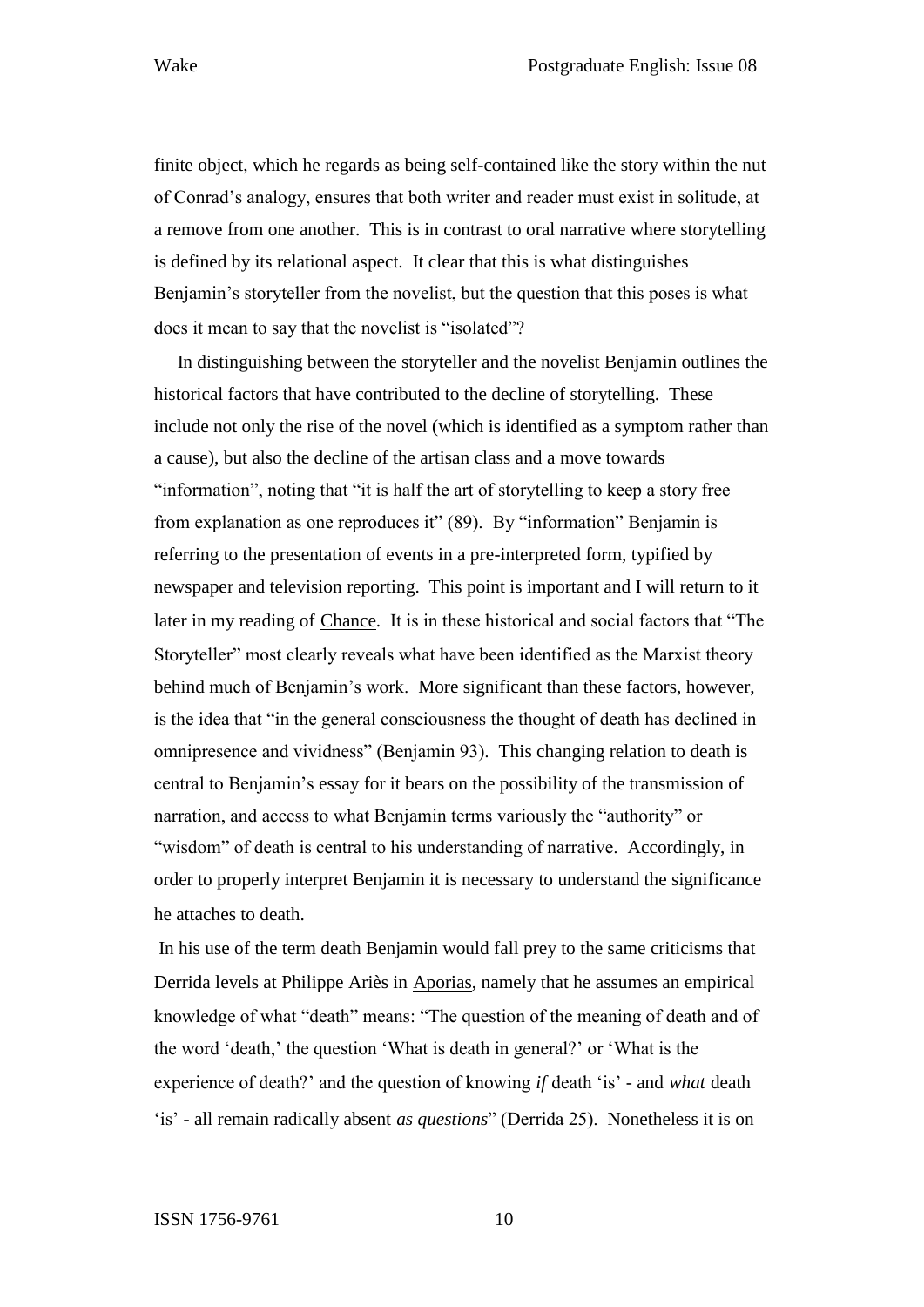the understanding of this term that Benjamin's thesis rests for it is in the relation to death that he differentiates between the storyteller and the novelist. In the remainder of this paper I intend to work through the distinction that Benjamin makes between the storyteller in the oral tradition and the novelist, a distinction that he makes in terms of their respective possibilities for accessing death. Such a study necessitates a move from the general notion of death that is empirically demonstrable in the observation that "people die" towards a more rigorously philosophical approach to death. I will undertake this ambitious project with reference to theories of death as they appear in Heidegger's Being and Time, Derrida's Aporias and Blanchot's "Literature and the Right to Death".

The first necessary move in attempting to work through this distinction is to consider in more detail the claims that Benjamin makes about death. I will begin this with reference to two quotations. In the first Benjamin writes,

Death is the sanction of everything that the storyteller can tell. He has borrowed his authority from death. (Benjamin 93)

And in the second:

His gift is the ability to relate his life; his distinction, to be able to tell his entire life. The storyteller: he is the man who could let the wick of his life be consumed completely by the gentle flame of his story. (Benjamin 107)

The first quotation prompts the question, how does death become the sanction of everything the storyteller has to tell? Benjamin's answer is contained in the second quotation: death grants the storyteller's the ability to tell his "entire life". The authority granted by a life that has been "consumed completely" can be equated with the authentic Being of Dasein, which Heidegger defines as Beingtowards.

Death is central to Heidegger's study of Being, he famously defines it as "the possibility of the absolute impossibility of Dasein" (294). By this he understands death to be the final possibility for Dasein, which has itself been defined in terms of possibility. Death is the possibility unique to the individual Dasein to no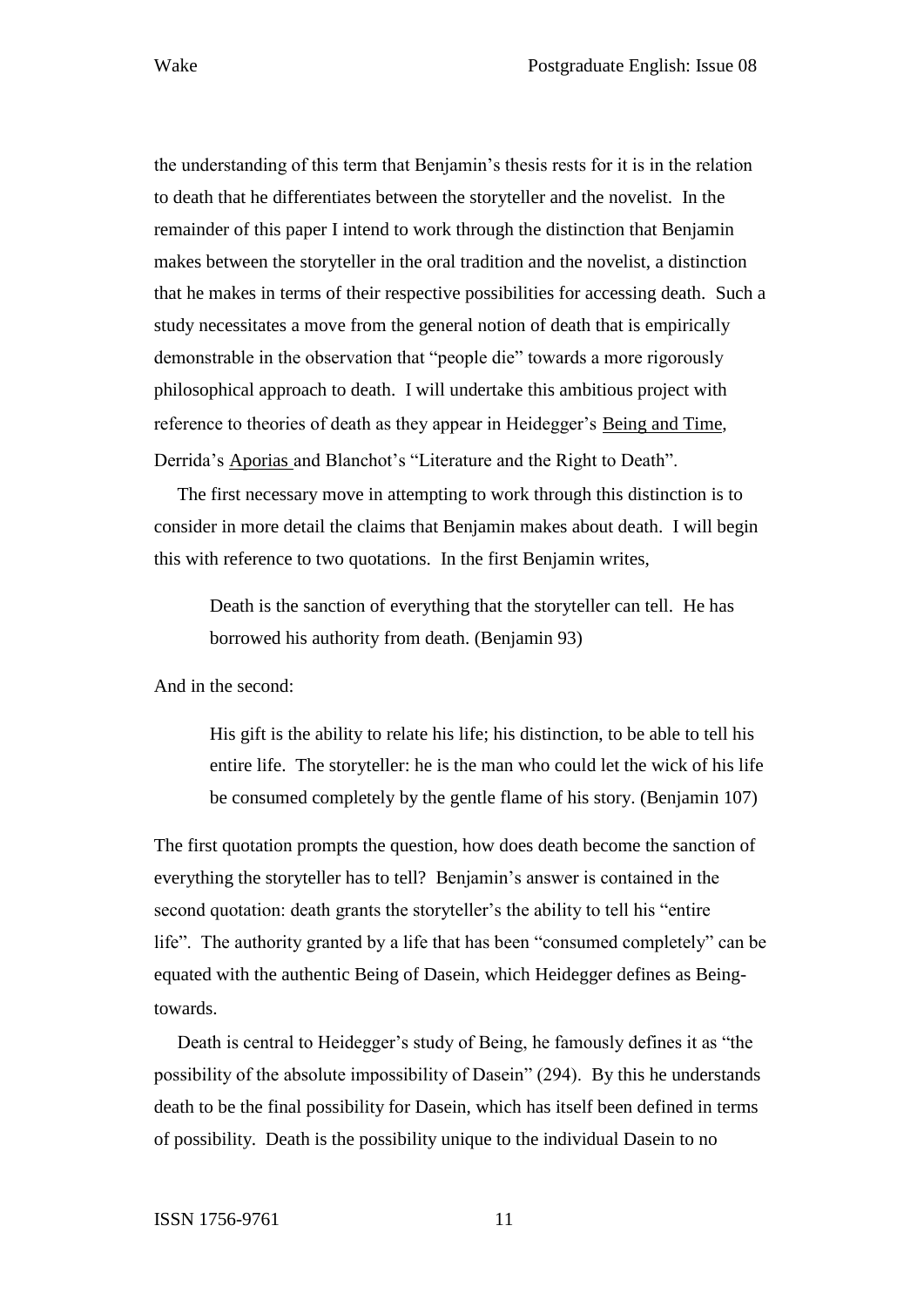longer exist. Heidegger writes: "*death, as the end of Dasein, is Dasein's ownmost possibility - non-relational, certain and as such indefinite, not to be outstripped*. *Death is*, as *Dasein's* end, in the Being of this entity*towards* its end" (303). By referring to death as Dasein's "ownmost" possibility, as non-relational, Heidegger makes it clear that the death is utterly isolating. In other words "my death", as an event to which only I have access, guarantees the possibility of my individual actions. In the light of this, it might be said that of all possibilities death most intensifies the "mineness" of experience. The awareness of the inevitability of its own death, it is that which cannot be outstripped, guarantees Dasein the ontico-ontological priority that makes it unique: it is the omnipresent threat of annihilation that makes Dasein aware that its Being is at issue and it allows the assumption of responsibility for each individual's life. The acceptance of death as Dasein's ultimate possibility, a possibility that exists in the Being of Dasein towards its end, leads Heidegger to conclude that Dasein can be grasped in its wholeness, and thus play its role as the cornerstone of his exploration of the meaning of Being.

It is this relation to death that allows Being to appear, as Joshua Schuster remarks: "Heidegger does not posit a mere linear connection between beginning and end but rather implies the complicity of both in allowing for the thinking of Being to appear" (Schuster par. 19). By its everpresent threat of annihilation death makes clear not just the particulars of Dasein's existence but the fact that existence itself is an issue for Dasein. Without what Schuster terms the "mineness" of Dasein, that is the ownmost possibility of death which relies on an always already present, pre-theoretical understanding of "mineness" and "death", there can be no access to Being.

In Aporias Derrida undertakes a close reading of Heidegger's problematic formulation of death as "the possibility of the absolute impossibility of Dasein" (Heidegger 294) and poses the question: how can one think this aporia? His response deserves quoting at length: "We will have to ask ourselves how a (most proper) possibility as impossibility can still appear *as such* without immediately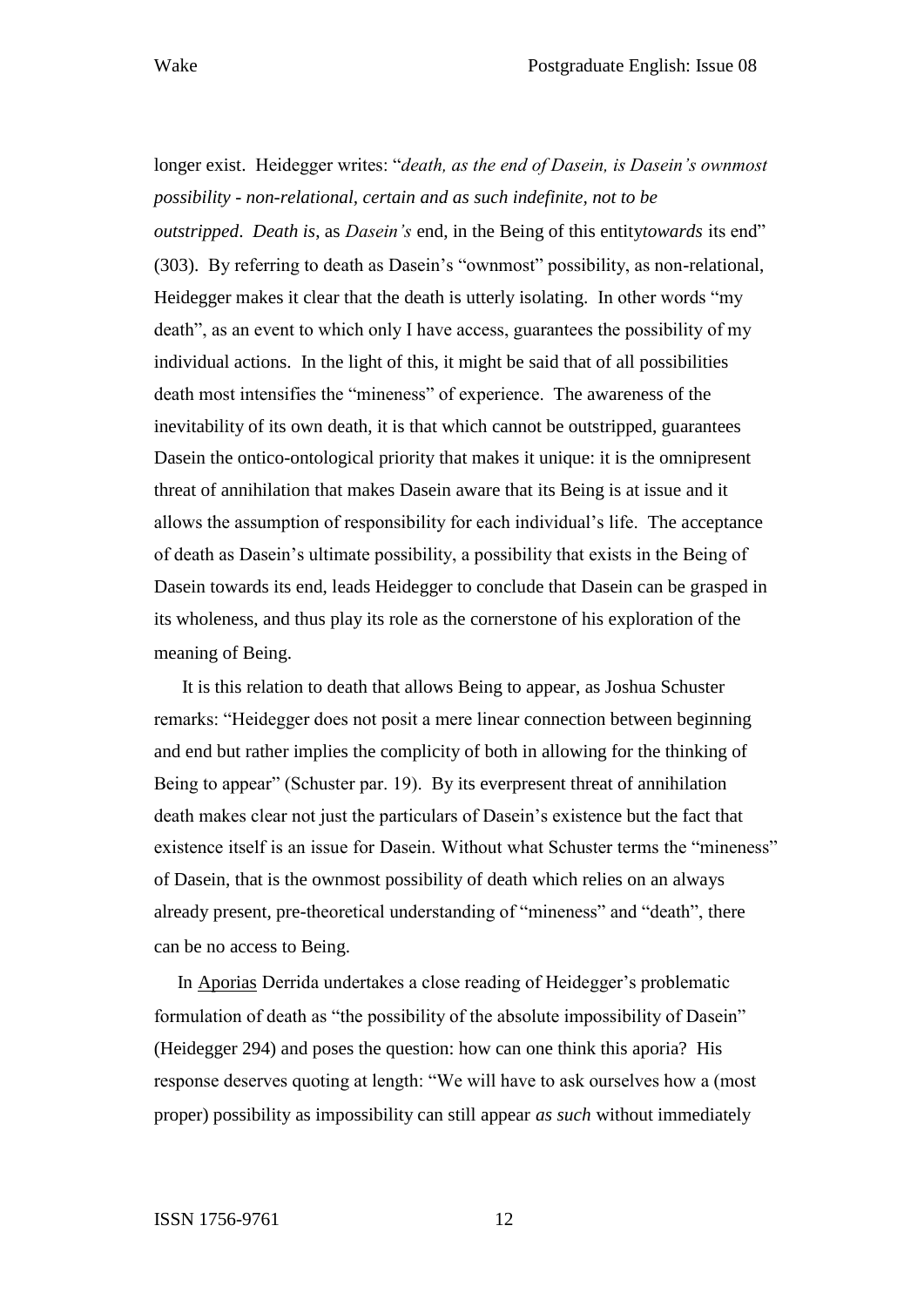disappearing, without the 'as such' already sinking beforehand and without its essential disappearance making *Dasein* lose everything that distinguished it" (71). In other words, Derrida is asking how Dasein, as that which is distinguished by its unique access to death, can remain distinct from other orders of being when at the moment that it would realise its ultimate distinguishing possibility it is, being dead, no longer present to do so. Whilst Heidegger regards death as the possibility of the appearance of the impossibility of possibility as such, Derrida regards this formulation of death as the primary and originary example of the aporia. Derrida sees the aporia that is death lying in the impossibility of experiencing one's own death: it is the disappearance of the "as such". In posing the question: "What difference is there between the possibility of appearing as such of the possibility of an impossibility and the impossibility of appearing *as such* of the same possibility?" Derrida argues for the denial of any difference, and concludes that the distinction between Dasein and other entities cannot be sustained and that Dasein never has a relation to death "as such" (75). Derrida suggests that death is in fact Dasein's least proper possibility in that, at the moment of its realisation, that before which it would appear is no longer there. With this introduction of a non-access to the "as such" of death Derrida turns it from being the most proper possibility of Dasein to the most improper and inauthenticating one.

Thus two readings of the same sentence emerge, "the possibility of impossibility" is read by Heidegger as the possibility (of Dasein) guaranteed by its impossibility (death) and by Derrida more straightforwardly as the impossibility of possibility, in other words the impossibility of accessing "my death". Derrida's deconstruction of Heidegger's crucial sentence instigates an aporia at the heart of Being and Time which relies on Dasein's relation to death to distinguish it from other orders of being. Derrida's reading of Heidegger introduces an almost parallel aporia into Benjamin's "The Storyteller", where the storyteller relies on access to death in order to access wisdom. Recognising that the authority of the storyteller can only be derived from a misrecognition of death, can at best be what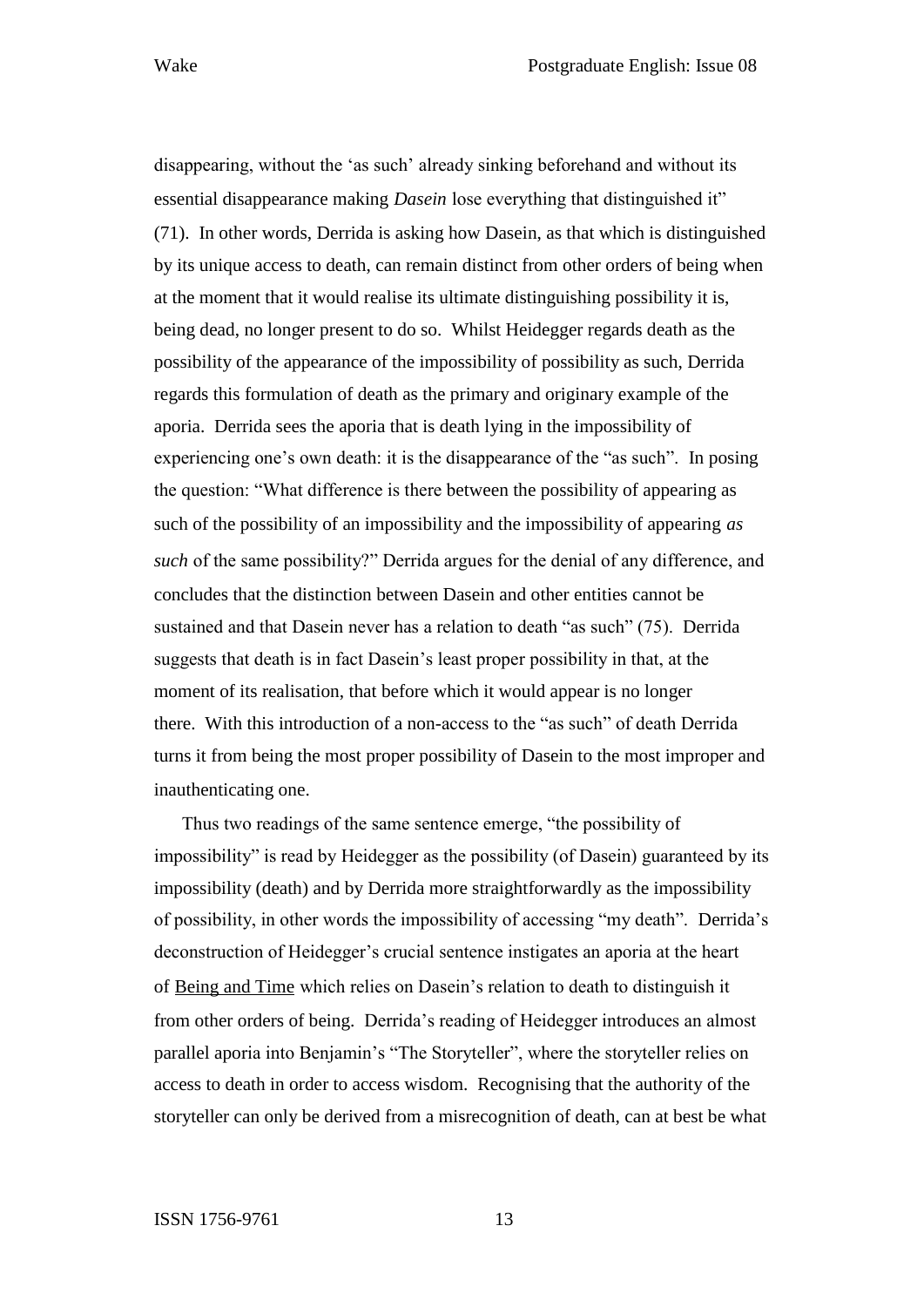Benjamin recognises as a "borrowing" of authority, it is useful to introduce Blanchot's work on literature where he develops a "double death" that maintains both Heidegger's death, the first death, alongside a second death which is the impossibility of that first death.

Benjamin's claims for the storyteller recreate the relation that Blanchot describes as existing between the first and second deaths. The storyteller, or writer, attempts to write the definitive work that will "relate" the story that has the authority granted by death, and yet what is ultimately produced as a book, to use Blanchot's term, only serves to reveal the lack of such authority or wisdom. This is because Blanchot's double death reverses the authentic death of Heidegger, that which give Dasein the authority to say "I", to the passivity of dying in which the "I" becomes "One". Paradoxically, "my death", approached for authority, becomes the very thing that denies any authority. The impossibility of dying becomes a reversal of the guarantee of individuality that Heidegger finds in death. In other words it becomes impossible to say "I die" but only "one dies". In his suggestion that the proper experience of death can only ever be to the death of the other Blanchot's thoughts can be seen to diverge from those of Heidegger who regards death only in terms of the individual Dasein.

With this in mind Benjamin's claims for the storyteller come into focus. The authority granted by death can only function in relation to the death of the other, and thus the storyteller's power is correctly situated in the relaying of his message rather than in the message itself. Literature's power, and I would equate Blanchot's notion of literariness with the wisdom of Benjamin's storyteller, lies in its connection to death which it reveals through a language that precedes the individual, mirroring the experience of death which is characterised by the passivity with which it transforms the individual "I" to the "one". To better understand this passivity it is necessary to consider Blanchot's concept of language. Blanchot follows Hegel in regarding negativity as the essence of language. 2 This negativity explains the way the name functions to negate the reality of the object named: "For me to be able to say, 'This woman' I must somehow take her flesh and blood reality away from her, cause her to be absent,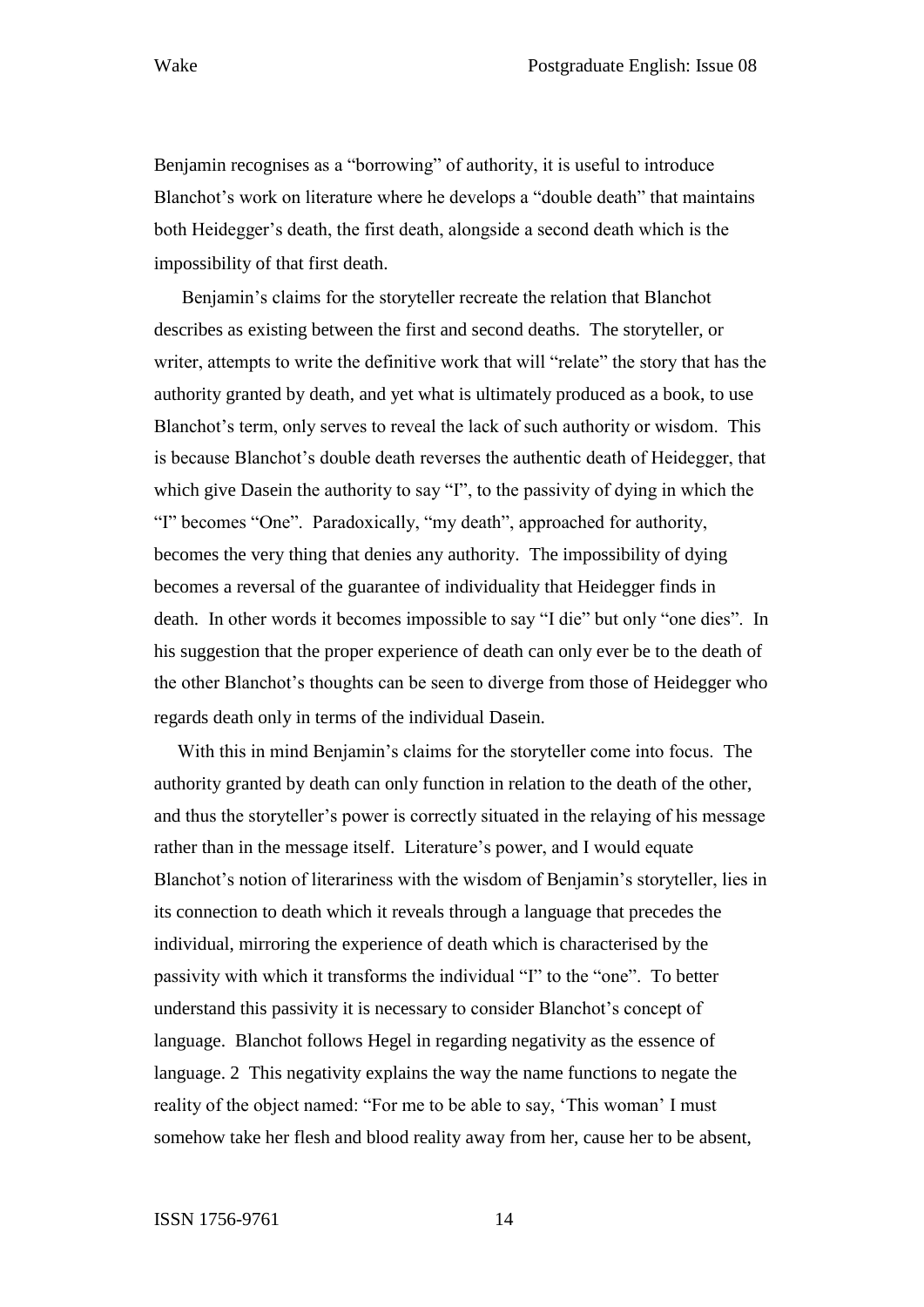annihilate her. The word gives me the being, but it gives it to me deprived of being" (Blanchot 379). This process, which Blanchot describes as "deferred assassination", functions by naming (380). Whilst language does not literally kill anyone it does announce real death. The woman of the example above is not killed by words, but the act of naming her. The phrase "this woman" announces that she can be detached from herself, from her actual existence, and "plunged", to use Blanchot's term, "into a nothingness in which there is no existence or presence; my language essentially signifies the possibility of this destruction; […] if this woman were not really capable of dying […] I would not be able to carry out that ideal negation" (380). The nothingness of which Blanchot speaks is the nothingness of the "I" becoming "one", a change that is exemplified when "this woman" is spoken in universal language. Whilst the negation at the heart of language is masked in "everyday" language, replacing the absent thing with a concept, literary language refers only to itself, revealing the absence that is at its heart. It is this relation of language to nullity that connects language to death. Language raises existence into being, and it reveals that death is the most human quality.

Following Blanchot, a re-reading of the first quotation from "The Storyteller" would place a useful emphasis on the "borrowed" nature of the authority granted by death. The first death that would provide the guarantee of meaning refuses ownership, and yet it is from ownership that the first death derives its nature. This refusal is emphasised by the aporia of the second quotation in which the storyteller is identified by the ability to tell his "entire life". Continuing to read the second quotation, the emphasis is placed on the "gift/relate/tell" which characterises storytelling as a transaction or transmission. For Blanchot this transmission, so central to Benjamin's definition of the storyteller, is the essence, or truth, of literature. In this the two writers approach a similar conception of literariness and there is a direct comparison to be drawn between Benjamin's statement, in "The Task of the Translator", "For what does a literary work 'say'? What does it communicate? It 'tells' very little to those who understand it. Its essential quality is not statement or the imparting of information" with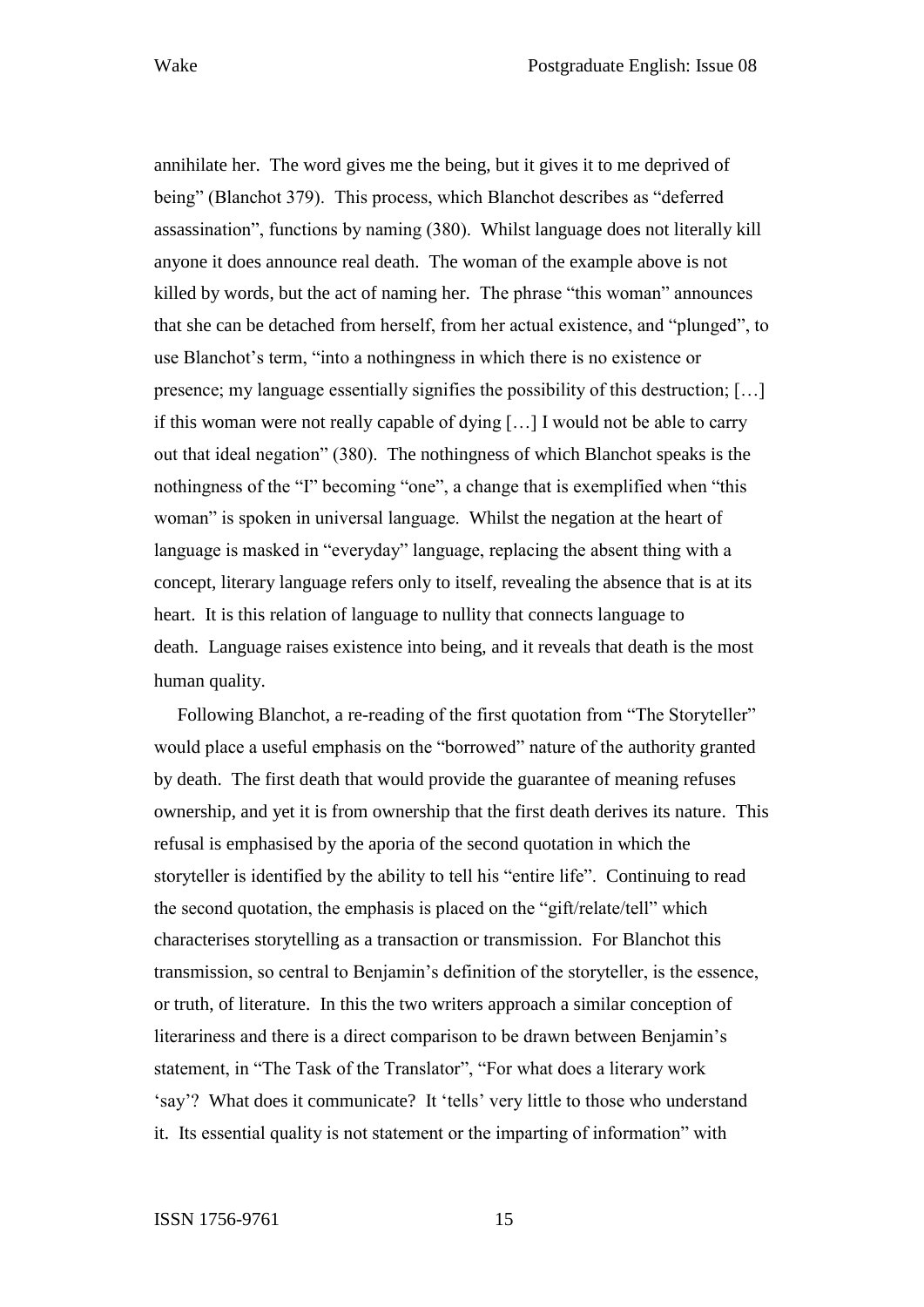Blanchot's "literature's ideal has been the following: to say nothing, to speak in order to say nothing" (Benjamin 70; Blanchot 381). Storytelling is the appearance of language as language. In other words, the authority or wisdom of the storytelling of which Benjamin speaks is the appearance of death in language.

Returning, after this long diversion, to Conrad's Marlow texts it is possible to continue the reading of Chance as a novel that displays an acute awareness of the way in which narrating and story interact. The nature of this transmission requires the close reading of a quotation from Benjamin's essay that was introduced early on in this discussion: "it is", he writes, "half the art of storytelling to keep a story free from explanation as one reproduces it" (89). This statement initially seems to be at odds with Benjamin's suggestions that the story will exhibit the "fingerprints" of its many tellers, however on closer inspection these fingerprints turn out to be evidence of the repeated transmission rather than the reduction of story to information. This can be witnessed in Chance where the insertion of the Marlow story has the surprising effect of making interpretation not easier but harder. Counter to the expected clarity, the great number of commentators in the text makes the informational aspect of the story recede. Leslie Hill notes a similarly paradoxical effect at work in Blanchot's Thomas the Obscure where, "The bizarre result is a writing in which everything already seems to possess somewhere in the novel its own implicit or explicit interpretation, except for the process of commentary itself, which remains uninterpreted and, one might add, boundlessly uninterpretable" (65). The polyphonic structure of Chance affords the numerous characters involved with ample opportunity to interpret, filter and translate the events they recount, explaining everything away except for the very activity of their narrating – an act comprised of their constant commentary on and critiques of events.

This emphasis on narrating over story manifests itself in the way that Marlow's narrative act is littered with doubt. The lack of narrative stability is exemplified when, towards the end of the novel, Marlow is trying to describe Captain Anthony's first meeting with his father-in-law, Mr de Barral: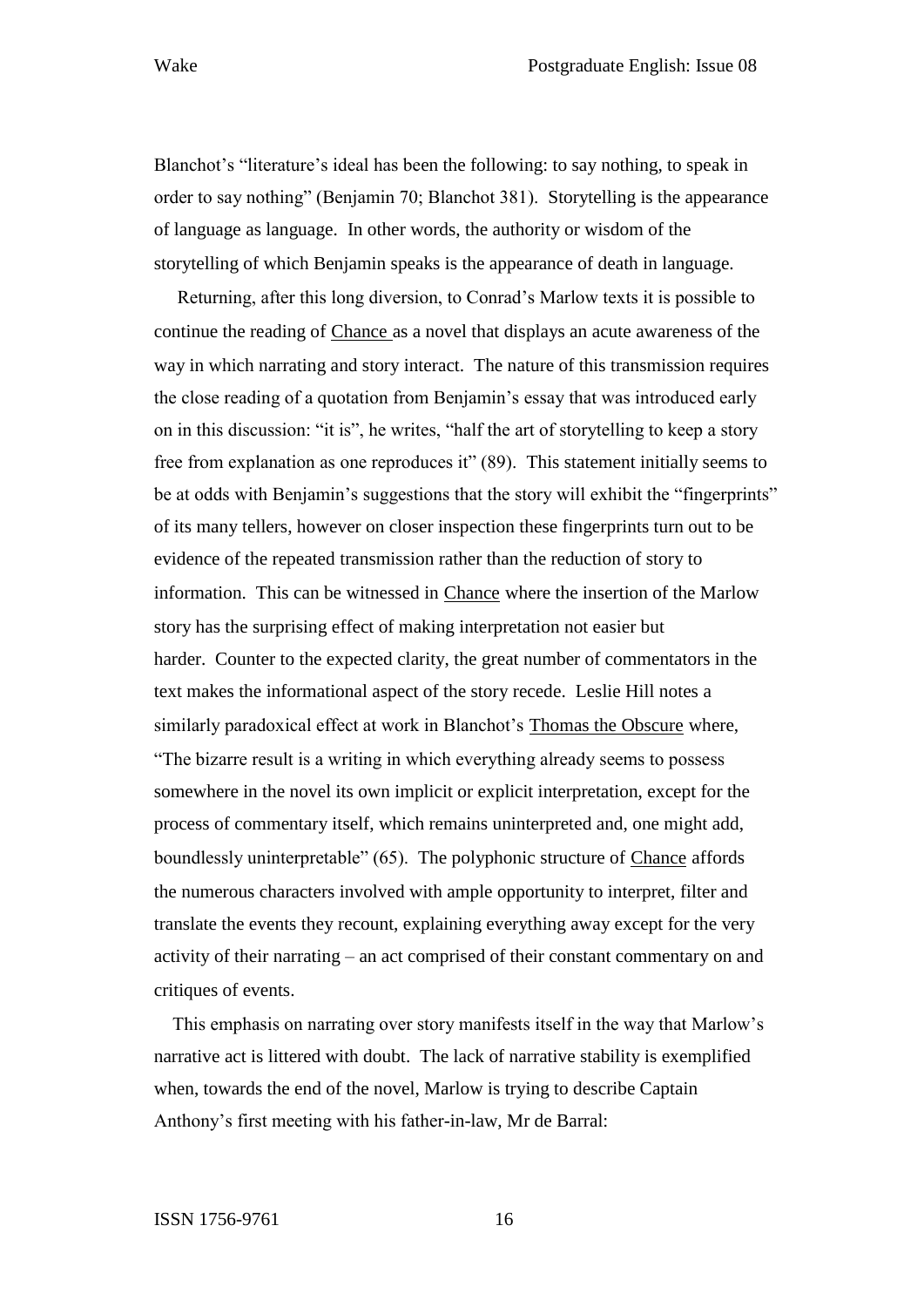"*Why* Anthony appeared to shrink from the contact […] *is difficult to explain*. *Perhaps* […]. *Possibly* […] *he may well have been* [. . .]. "In Short, we'll say *if you like* that for various reasons [. . .]. [my emphasis] (Conrad, Chance 350)

Marlow's listener replies by challenging this failed narration and refusing Marlow's attempt to make him party to the creation of the narrative that is implicit in his "if you like": "'Why do you say this?' I inquired" (350). Marlow is frequently challenged by the unnamed narrator who retells Marlow's narrative, his reactions of disbelief recurring throughout the text: "'Come, Marlow,' I said, 'you exaggerate surely – if only by your way of putting things. It's too startling'"; "You have a ghastly imagination,' I said with a cheerfully sceptical smile"; "How do you know all this?' I interrupted" (80, 102, 264). Marlow's usual reaction is one of irritation: "No! I don't exaggerate"; "You smile?"; "What the devil are you laughing at?" (136, 145, 353). The disputes between Marlow and his narrator are well illustrated by an early exchange:

"Do you expect me to agree with all this?" I interrupted.

"No, it isn't necessary," said Marlow, feeling the check to his eloquence, but with a great effort at amiability. "You need not even understand it." (Conrad 63)

Marlow's assertion that his narrative requires neither agreement nor understanding is remarkable. What Marlow demands, and here he is in accord with the storyteller, is that his story is transmitted. Comprehension, in terms of what Benjamin would call information, is not necessary. The realisation of the inaccessibility of information, equated with the negation that is central to literary language, is what marks out Chance and the other Marlow texts as works of storytelling.

Susan Jones' study of Chance provides a good example of an approach that moves away from the reading of stories as purely informational. According to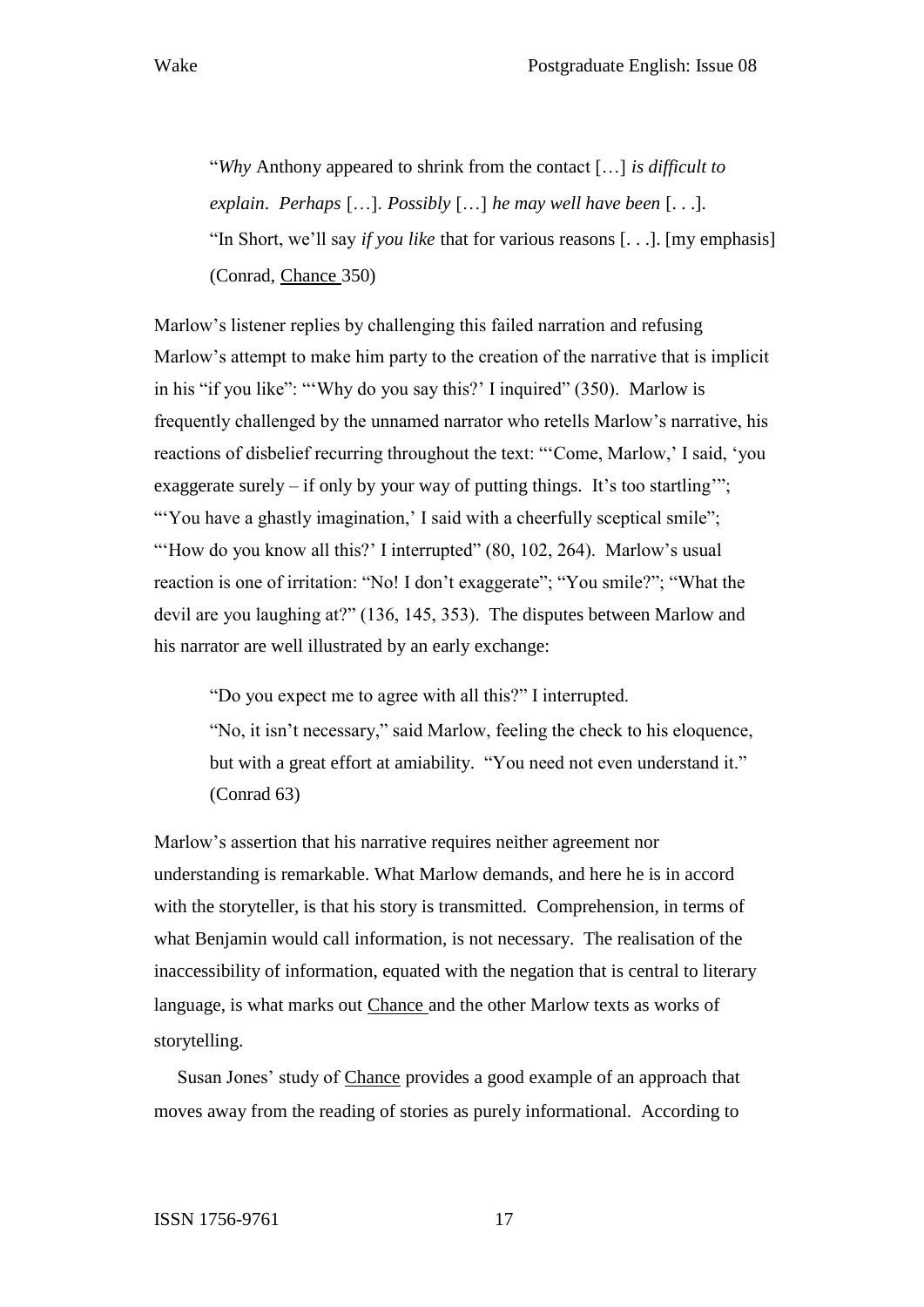Jones' interpretation, the result of the numerous narratives that surround Flora is that she recedes from the reader with the increasing attempts to bring her to the fore: "In the final version [of Chance] it is Flora herself who has become the 'text', the location of endless interpretations of the 'damsel's' part. Yet her failure to inhabit fully the role of heroine simultaneously creates an ellipse at the centre of the narrative" (159-60). In this reading of Chance, Flora disappears; or rather the impossibility of adequately representing woman within the genre of romance appears. Flora appears in Chance as her own refusal to appear. Jones reads Conrad as deliberately dramatising the male-constructions of language and genre and examines the ways in which his technique, whilst clearly belonging to malecentred discourse, explicitly questions its own foundations: "by limiting Marlow's voice so that it never achieves final authority, Conrad registers the dilemma of women who are unable to form identities untrammelled by plots, poses, gestures that have not already been invented for them, and that are not already entrenched at a cultural level" (115). This dilemma, which neatly recalls Blanchot's announcement of the death of "this woman", is the result of the negation inherent in a language that precedes the individual.

This Blanchotian reading of "The Storyteller" opens up the possibility of approaching the Marlow texts from what are extremely profitable angles and recovering meaning from what Blanchot identifies as the double negation of literary language. Identifying the various ellipses in the stories - Flora in Chance, the wisdom of Kurtz in Heart of Darkness, or Jim's absent jump from the Patna in Lord Jim - allows meaning to emerge from the narrating act itself. My conclusion is a return to the question of what occurs when narrating becomes story: it would appear that it is in this intersection that the work of the storyteller is located, where the meaning of the literary emerges.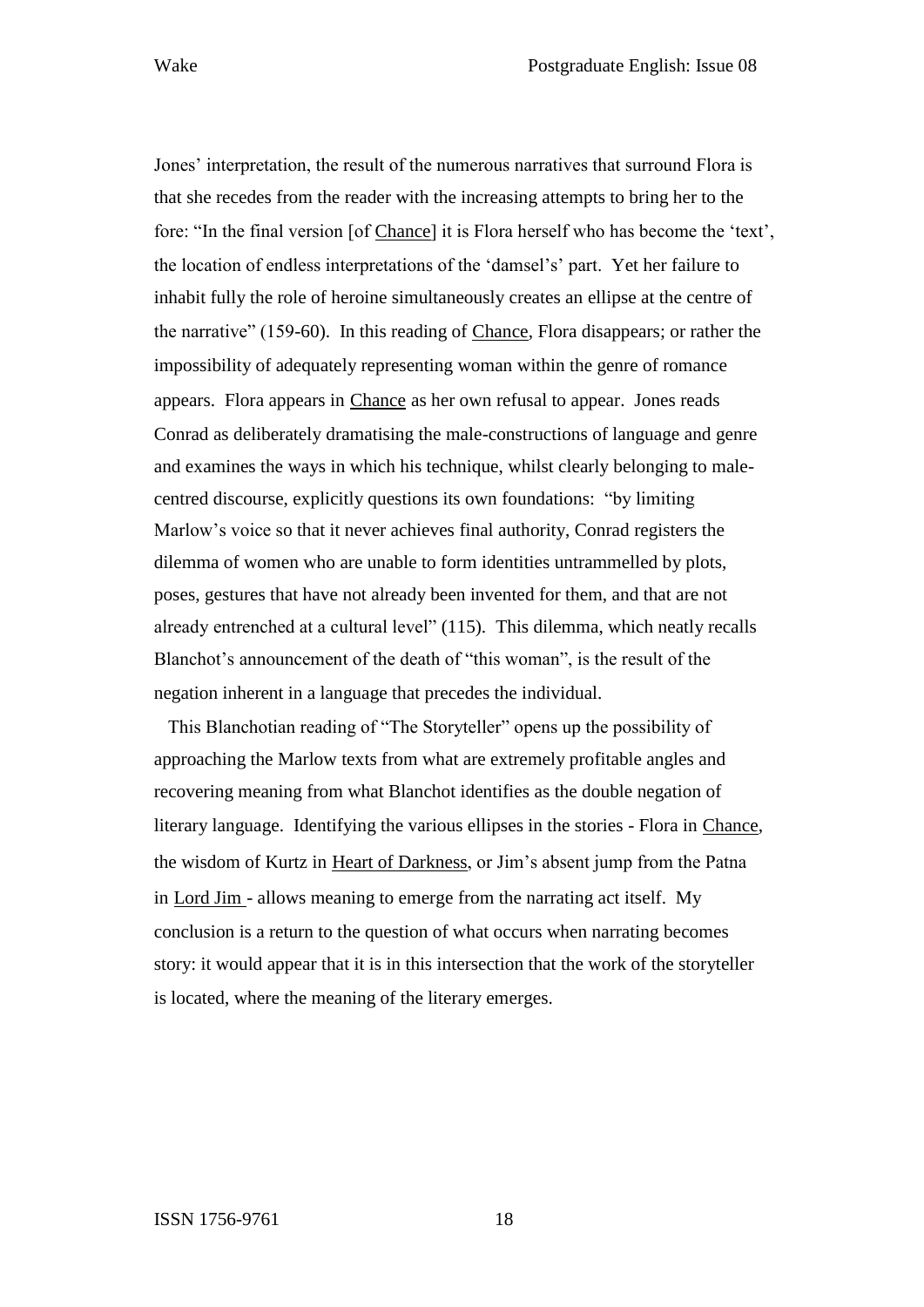#### **Endnotes**

1 The narratalogical terminology that is employed in this paper is drawn from Gérard Genette's Narrative Discourse. Genette identifies three distinct ways in which the word "narrative" is commonly used. The first refers "to the narrative statement, the oral or written discourse [. . .]. A second meaning has narrative refer to the succession of events, real or fictitious, that are the subjects of this discourse [. . .]. A third meaning "has narrative refer once more to an event: not, however, the event that is recounted, but the event that consists of someone recounting something: the act of narrating taken in itself." (Genette 25-6) To avoid the confusion that might result from the inherent ambiguity of the word "narrative" Genette develops his own terminology. The first version of "narrative" retains the title "narrative", the second becomes "story" and the third "narrating".

2 The ideas central to this aspect of Blanchot's thinking are introduced by Hegel in "Sense-Certainty", the first chapter of Phenomenology of Spirit. (G.W.F. Hegel, Phenomenology of Spirit. Trans. A.V. Miller. Oxford: Clarendon Press, 1979. pp. 58-66). Given the context of this discussion it is worth noting that whilst the thought experiment Hegel employs in the Phenomenology of Spirit uses the written word its results are applied to both written and spoken language.

#### **Works Cited**

Baines, Jocelyn. Joseph Conrad: A Critical Biography. London: Wiedenfeld, 1993.

Benjamin, Walter. Illuminations. Trans. Harry Zorn. London: Pimlico, 1999.

Blanchot, Maurice. The Station Hill Blanchot Reader: Fiction and Literary Essays. Trans. Lydia Davis, Paul Auster and Robert Lamberton. Ed. George Quasha. New York: Station Hill Press, 1999.

Booth, Wayne C. The Rhetoric of Fiction. Chicago and London: U of Chicago P, 1961.

Conrad, Joseph, Chance. 1913. Harmondsworth: Penguin, 1984.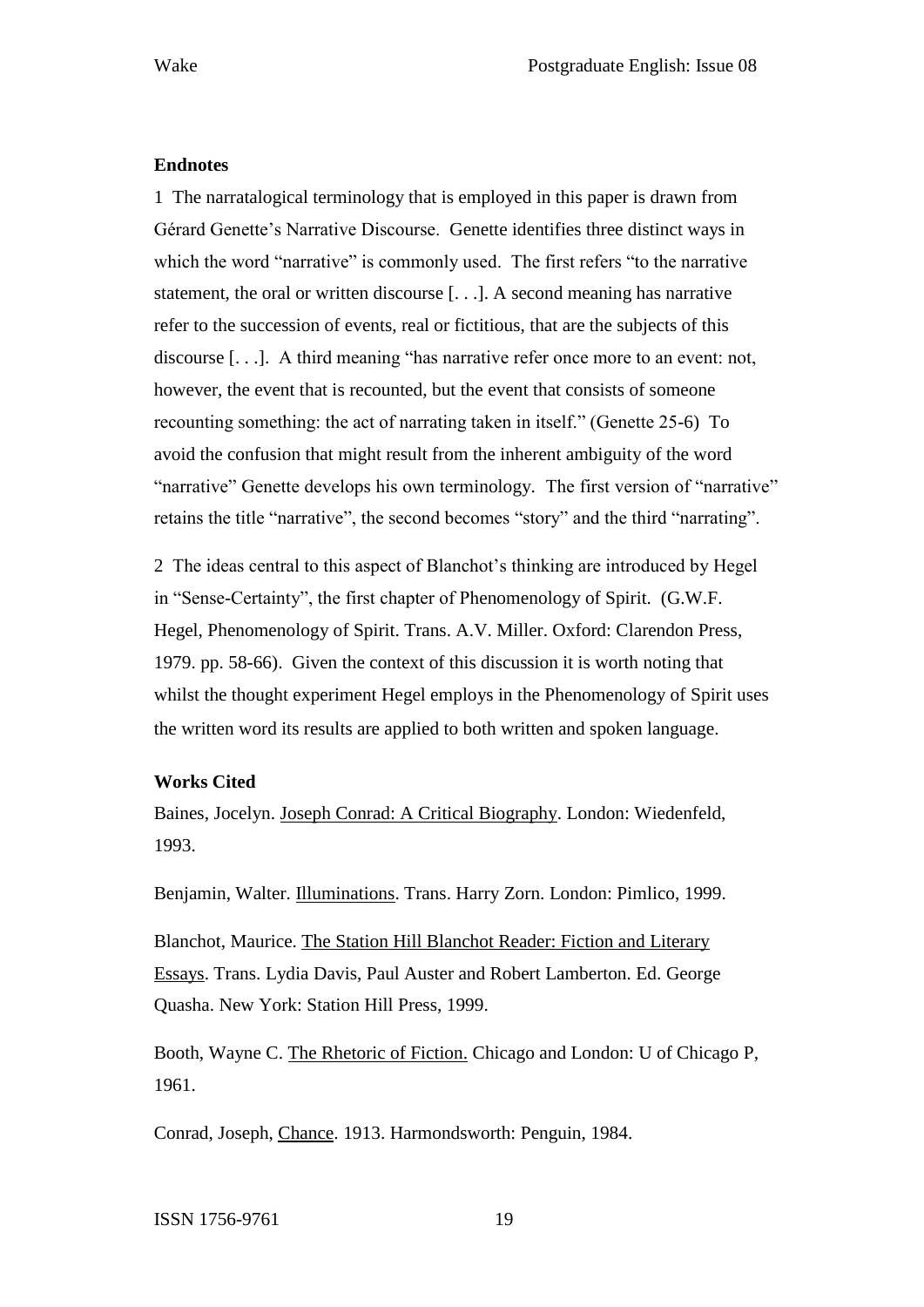---. Heart of Darkness. 1902. Harmondsworth: Penguin, 1995.

---. Lord Jim. 1900. Harmondsworth: Penguin, 1989.

---. "Youth" & "The End of the Tether". 1898, 1902. Harmondsworth: Penguin, 1975.

Derrida, Jacques. Aporias. Trans. Thomas Dutoit. Stanford, CA: Stanford University Press, 1993.

Genette, Gérard. Narrative Discourse. Trans. Jane E. Lewin. Oxford: Basil Blackwell, 1980.

Hegel, G.W.F. Phenomenology of Spirit. Trans. A.V. Miller. 1807. Oxford: Clarendon Press, 1979.

Heidegger, Martin. Being and Time. Trans. J. Macquarrie & E. Robinson. 1927. Oxford: Blackwell, 1962.

Hill, Leslie. Blanchot: Extreme Contemporary. London: Routledge, 1997.

Jones, Susan. Conrad and Women. Oxford: Oxford UP, 1999.

Karl, Frederick R. A Reader's Guide to Joseph Conrad. Syracuse: Syracuse UP, 1997.

Knowles, Owen & Moore, Gene M., Eds. Oxford Reader's Companion to Conrad. Oxford: Oxford UP, 2000.

Maclean, Marie. Narrative as Performance: The Baudelairean Experiment. London. Routledge, 1988.

Schuster, Joshua. "Death Reckoning in the Thinking of Heidegger, Foucault, and Derrida." Other Voices (1997). 14 Dec.1999 <http://dept.english.upenn.edu/~ov/jnschust/death.html>

Vitoux, Pierre. "Marlow: The Changing Narrator of Conrad's Fiction" in Cahiers Victoriens et Édouardiens, 2 1975, pp. 83-102.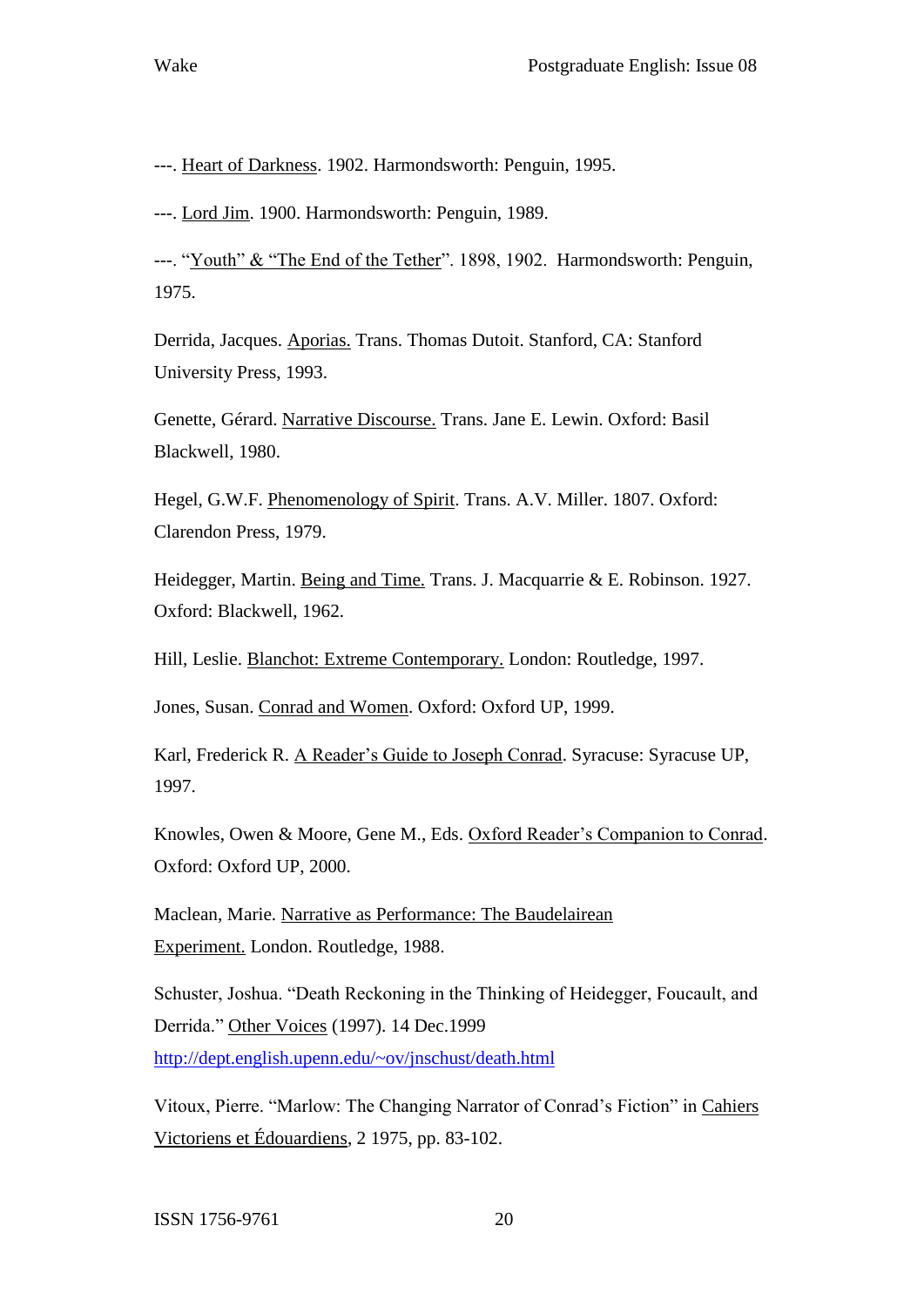#### **First Response**

This is a lively and challenging appraisal of Marlow's ambiguous positioning in several of Conrad's texts, notably CHANCE. The theoretical insights are generally illuminating, although it seems to me that the boundaries between oral and written storytelling are unfortunately blurred, despite the disclaimers made with respect to Benjamin's essay on 'The Storyteller'. (The tensions and interactions between orality and print forms of literature have become an important field of scholarly investigation over the past few decades; subtler, more comprehensive discriminations need to be offered - if only by way of clarification.) Perhaps the analysis of death in relation to storytelling might also have been nuanced by moving from Derrida's APORIAS to THE GIFT OF DEATH, in which Heidegger's claims are revisited through comparisons with Kierkegaard and Levinas. However, the writer's mediation of this debate through Blanchot is effective. It highlights the complex negativities and silences of literary language, while providing a fresh perspective on the shifting processes which occur when 'narrating' becomes 'story'. This opens up intriguing ways of understanding what is at stake for both novelist and reader in the selection of narrative designs or strategies, sometimes with the result that the very process of storytelling becomes its own disconcerting and aporetic outcome. Despite its theoretical innovation, the article is a little disappointing as an account of CHANCE. By keeping textual detail at arm's length and avoiding focused specificity, the narrative form of the novel is justified by assertion rather than clearcut demonstration. From this perspective, the discussion would have benefited from some engagement with Henry James's double-edged, yet searching, appraisal of Conrad's frequently contested method in 'The New Novel' (1914). Closer comparisons and contrasts might also have been drawn with the other fictional works in which Marlow feautures; there is at least one tantalising glimpse of storytelling, as seen in HEART OF DARKNESS, which is not fully elucidated. Yet the paper